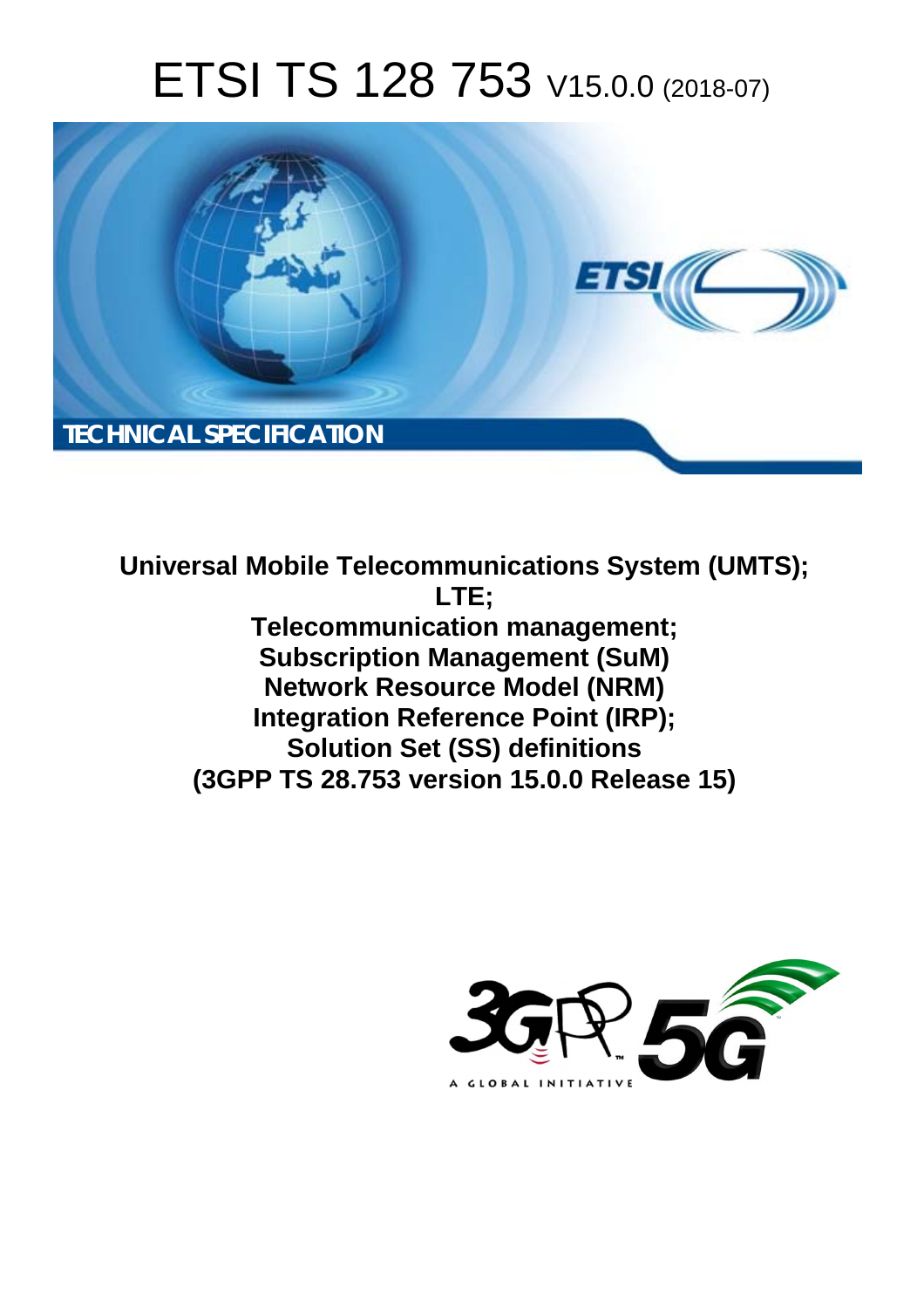Reference RTS/TSGS-0528753vf00

> Keywords LTE,UMTS

#### *ETSI*

#### 650 Route des Lucioles F-06921 Sophia Antipolis Cedex - FRANCE

Tel.: +33 4 92 94 42 00 Fax: +33 4 93 65 47 16

Siret N° 348 623 562 00017 - NAF 742 C Association à but non lucratif enregistrée à la Sous-Préfecture de Grasse (06) N° 7803/88

#### *Important notice*

The present document can be downloaded from: <http://www.etsi.org/standards-search>

The present document may be made available in electronic versions and/or in print. The content of any electronic and/or print versions of the present document shall not be modified without the prior written authorization of ETSI. In case of any existing or perceived difference in contents between such versions and/or in print, the only prevailing document is the print of the Portable Document Format (PDF) version kept on a specific network drive within ETSI Secretariat.

Users of the present document should be aware that the document may be subject to revision or change of status. Information on the current status of this and other ETSI documents is available at <https://portal.etsi.org/TB/ETSIDeliverableStatus.aspx>

If you find errors in the present document, please send your comment to one of the following services: <https://portal.etsi.org/People/CommiteeSupportStaff.aspx>

#### *Copyright Notification*

No part may be reproduced or utilized in any form or by any means, electronic or mechanical, including photocopying and microfilm except as authorized by written permission of ETSI. The content of the PDF version shall not be modified without the written authorization of ETSI. The copyright and the foregoing restriction extend to reproduction in all media.

> © ETSI 2018. All rights reserved.

**DECT**TM, **PLUGTESTS**TM, **UMTS**TM and the ETSI logo are trademarks of ETSI registered for the benefit of its Members. **3GPP**TM and **LTE**TM are trademarks of ETSI registered for the benefit of its Members and of the 3GPP Organizational Partners. **oneM2M** logo is protected for the benefit of its Members.

**GSM**® and the GSM logo are trademarks registered and owned by the GSM Association.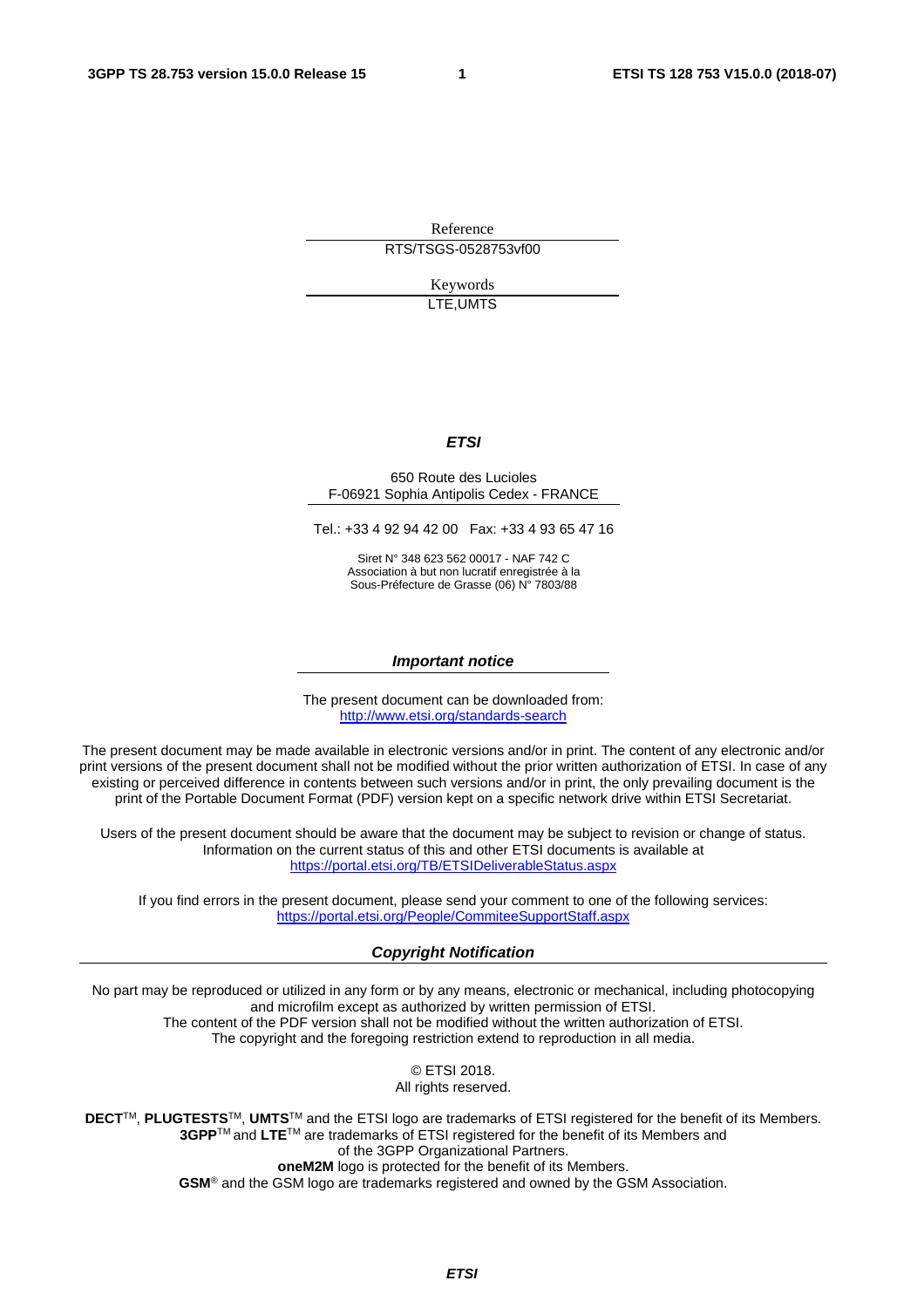# Intellectual Property Rights

#### Essential patents

IPRs essential or potentially essential to normative deliverables may have been declared to ETSI. The information pertaining to these essential IPRs, if any, is publicly available for **ETSI members and non-members**, and can be found in ETSI SR 000 314: *"Intellectual Property Rights (IPRs); Essential, or potentially Essential, IPRs notified to ETSI in respect of ETSI standards"*, which is available from the ETSI Secretariat. Latest updates are available on the ETSI Web server ([https://ipr.etsi.org/\)](https://ipr.etsi.org/).

Pursuant to the ETSI IPR Policy, no investigation, including IPR searches, has been carried out by ETSI. No guarantee can be given as to the existence of other IPRs not referenced in ETSI SR 000 314 (or the updates on the ETSI Web server) which are, or may be, or may become, essential to the present document.

#### **Trademarks**

The present document may include trademarks and/or tradenames which are asserted and/or registered by their owners. ETSI claims no ownership of these except for any which are indicated as being the property of ETSI, and conveys no right to use or reproduce any trademark and/or tradename. Mention of those trademarks in the present document does not constitute an endorsement by ETSI of products, services or organizations associated with those trademarks.

# Foreword

This Technical Specification (TS) has been produced by ETSI 3rd Generation Partnership Project (3GPP).

The present document may refer to technical specifications or reports using their 3GPP identities, UMTS identities or GSM identities. These should be interpreted as being references to the corresponding ETSI deliverables.

The cross reference between GSM, UMTS, 3GPP and ETSI identities can be found under [http://webapp.etsi.org/key/queryform.asp.](http://webapp.etsi.org/key/queryform.asp)

# Modal verbs terminology

In the present document "**shall**", "**shall not**", "**should**", "**should not**", "**may**", "**need not**", "**will**", "**will not**", "**can**" and "**cannot**" are to be interpreted as described in clause 3.2 of the [ETSI Drafting Rules](https://portal.etsi.org/Services/editHelp!/Howtostart/ETSIDraftingRules.aspx) (Verbal forms for the expression of provisions).

"**must**" and "**must not**" are **NOT** allowed in ETSI deliverables except when used in direct citation.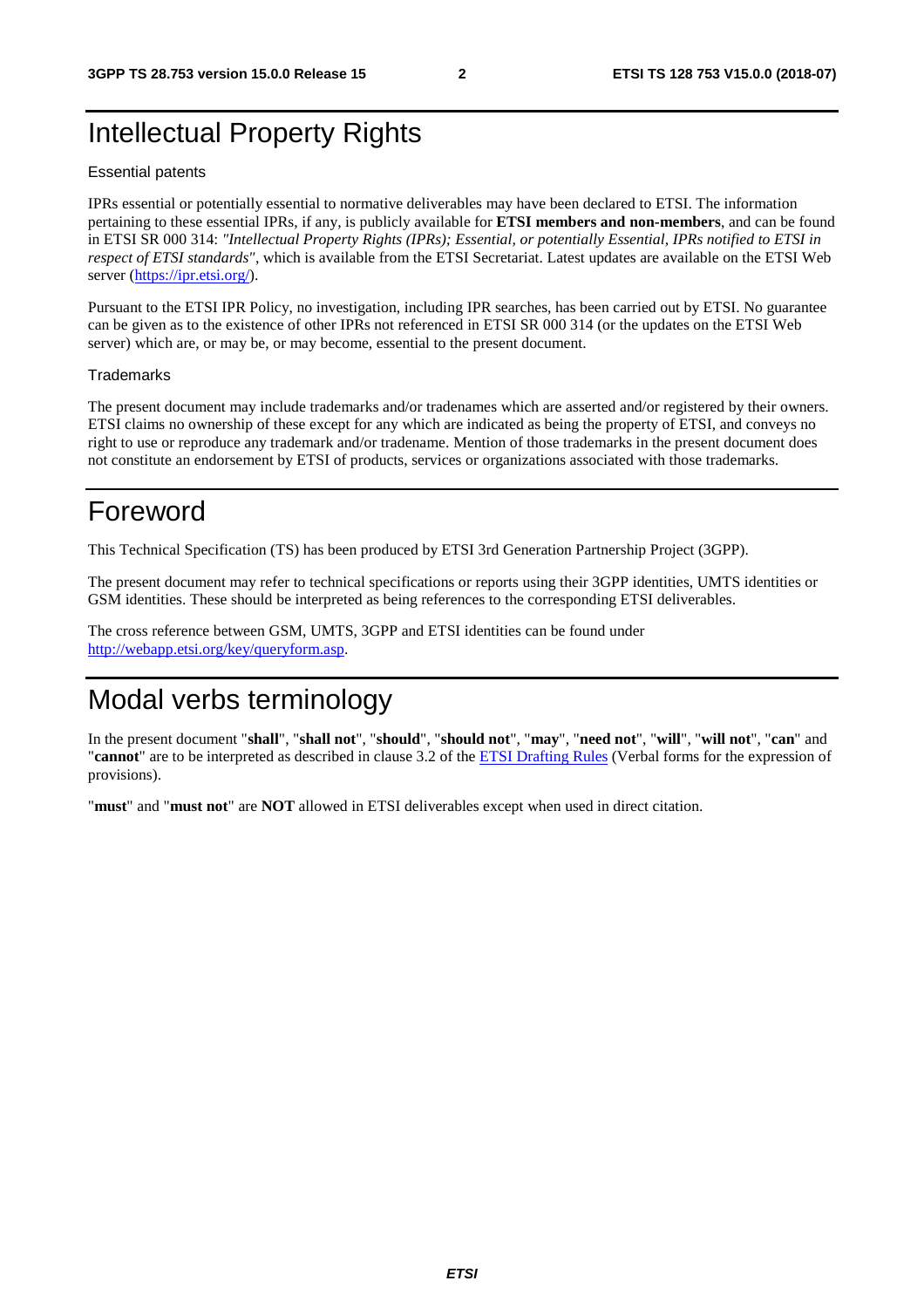# Contents

| 1                              |                             |  |  |  |  |  |  |
|--------------------------------|-----------------------------|--|--|--|--|--|--|
| $\overline{2}$                 |                             |  |  |  |  |  |  |
| 3<br>3.1<br>3.2                |                             |  |  |  |  |  |  |
| $\overline{4}$                 |                             |  |  |  |  |  |  |
|                                | <b>Annex A (normative):</b> |  |  |  |  |  |  |
| A.0                            |                             |  |  |  |  |  |  |
| A.1<br>A.1.0<br>A.1.1          |                             |  |  |  |  |  |  |
| A.2<br>A.2.1<br>A.2.2          |                             |  |  |  |  |  |  |
| A.3<br>A.3.1<br>A.3.2<br>A.3.3 |                             |  |  |  |  |  |  |
| <b>Annex B</b> (informative):  |                             |  |  |  |  |  |  |
|                                |                             |  |  |  |  |  |  |

 $\mathbf{3}$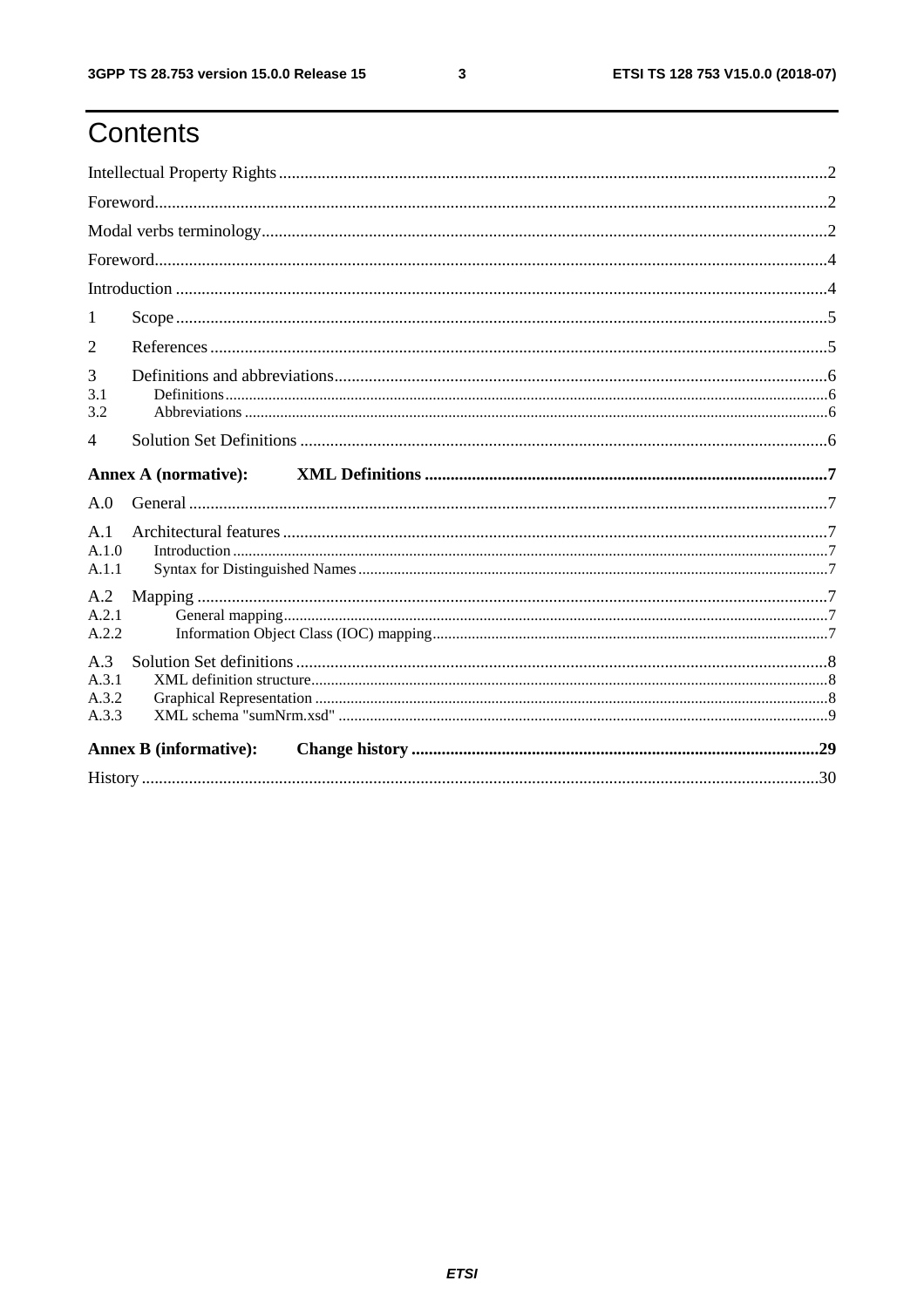# Foreword

This Technical Specification has been produced by the 3rd Generation Partnership Project (3GPP).

The contents of the present document are subject to continuing work within the TSG and may change following formal TSG approval. Should the TSG modify the contents of the present document, it will be re-released by the TSG with an identifying change of release date and an increase in version number as follows:

Version x.y.z

where:

- x the first digit:
	- 1 presented to TSG for information;
	- 2 presented to TSG for approval;
	- 3 or greater indicates TSG approved document under change control.
- y the second digit is incremented for all changes of substance, i.e. technical enhancements, corrections, updates, etc.
- z the third digit is incremented when editorial only changes have been incorporated in the document.

# Introduction

The present document is part of a TS-family covering the 3rd Generation Partnership Project; Technical Specification Group Services and System Aspects; Telecommunication management; as identified below:

- TS 32.140: Subscription Management (SuM) requirements.
- TS 32.141: Subscription Management (SuM) architecture.
- TS 28.751: Subscription Management (SuM) Network Resource Model (NRM) Integration Reference Point (IRP): Requirements.
- TS 28.752: Subscription Management (SuM) Network Resource Model (NRM) Integration Reference Point (IRP): Information Service (IS).
- **TS 28.753: Subscription Management (SuM) Network Resource Model (NRM) Integration Reference Point (IRP): Solution Set (SS) definitions.**

Subscription Management (SuM) is a feature that permits Service Providers, Value Added Service Providers and Mobile Operators to provision services for a specific subscriber. The feature is necessary to allow Service Providers and Operators to provision, control, monitor, and bill the configuration of services that they offer to their subscribers. SuM focuses on the OAM processes to manage subscription information. The overall SuM requirements and architecture are detailed in 3GPP TS 32.140 [2] and 3GPP TS 32.141 [3].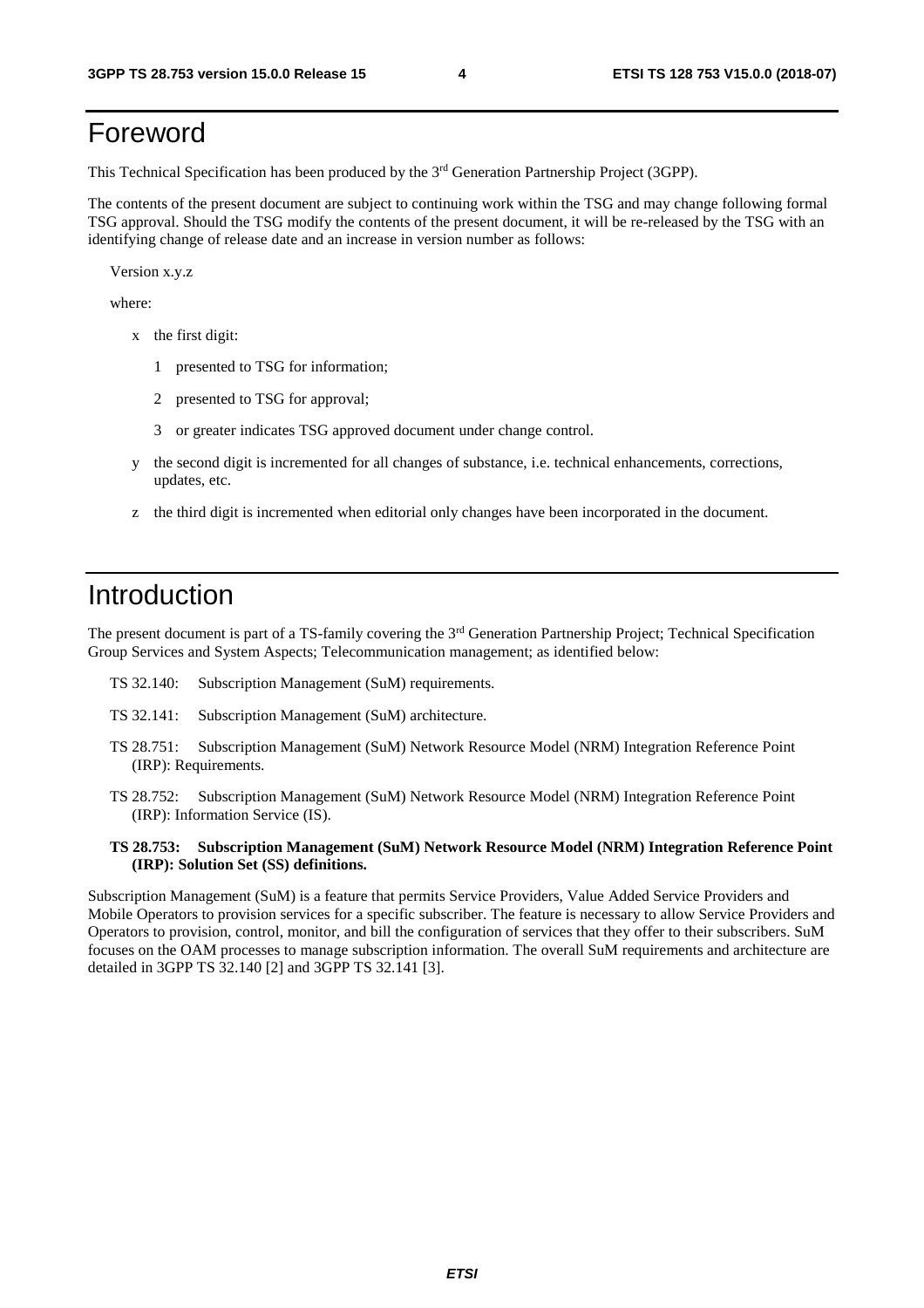### 1 Scope

The present document is part of an Integration Reference Point (IRP) named Subscription Management (SuM) Network Resource Model (NRM) IRP, through which an IRPAgent can communicate configuration management information to one or several IRPManagers concerning SuM resources. The SuM NRM IRP comprises a set of specifications defining Requirements, a protocol neutral Information Service and one or more Solution Set(s).

The present document specifies the Solution Sets for the SuM NRM IRP.

This specification is related to 3GPP TS 28.752 V14.0.X [5].

### 2 References

The following documents contain provisions which, through reference in this text, constitute provisions of the present document.

- References are either specific (identified by date of publication, edition number, version number, etc.) or non-specific.
- For a specific reference, subsequent revisions do not apply.
- For a non-specific reference, the latest version applies. In the case of a reference to a 3GPP document (including a GSM document), a non-specific reference implicitly refers to the latest version of that document *in the same Release as the present document*.
- [1] 3GPP TS 32.150: "Telecommunication management; Integration Reference Point (IRP) Concept and definitions".
- [2] 3GPP TS 32.140: "Telecommunication management; Subscription Management (SuM) requirements".
- [3] 3GPP TS 32.141: "Telecommunication management; Subscription Management (SuM) architecture".
- [4] 3GPP TS 28.751: "Telecommunication management; Subscription Management (SuM) Network Resource Model (NRM) Integration Reference Point (IRP); Requirements".
- [5] 3GPP TS 28.752: "Telecommunication management; Subscription Management Network Resource Model (NRM) Integration Reference Point (IRP): Information Service (IS)".
- [6] 3GPP TS 32.101: "Telecommunication management; Principles and high level requirements".
- [7] 3GPP TS 32.102: "Telecommunication management; Architecture".
- [8] 3GPP TS 32.616: "Telecommunication management; Configuration Management (CM); Bulk CM Integration Reference Point (IRP): Solution Set (SS) definitions".
- [9] 3GPP TS 32.300: "Telecommunication management; Configuration Management (CM); Name convention for Managed Objects".
- [10] W3C REC-xml11-20060816: "Extensible Markup Language (XML) 1.1 (Second Edition)".
- [11] W3C XML Schema Definition Language (XSD) 1.1 Part 1: Structures.
- [12] W3C XML Schema Definition Language (XSD) 1.1 Part 2: Datatypes.
- [13] W3C REC-xml-names-20060816: "Namespaces in XML 1.1 (Second Edition)".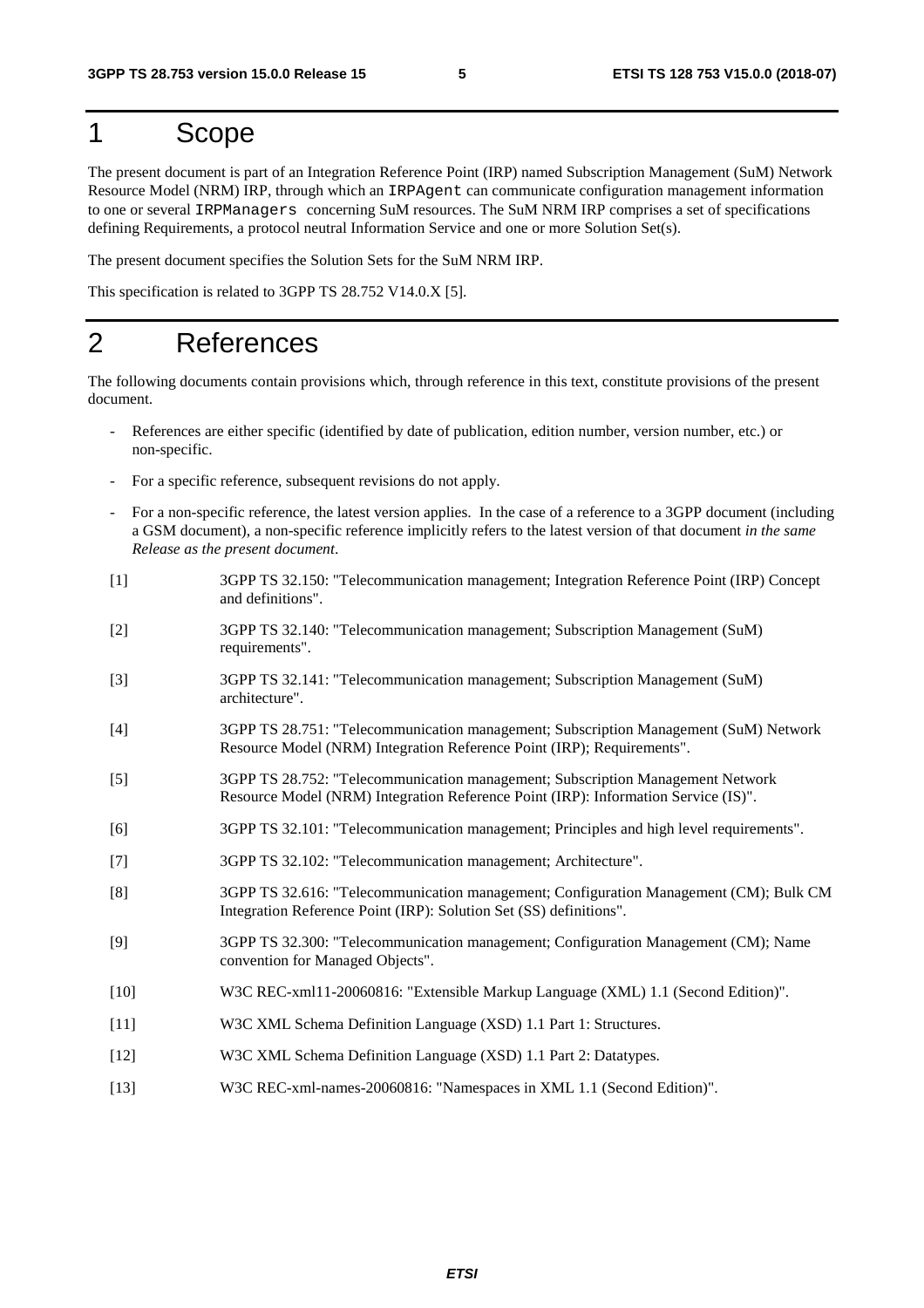# 3 Definitions and abbreviations

### 3.1 Definitions

For the purposes of the present document, the terms and definitions in 3GPP TS 32.101 [6], TS 32.102 [7], TS 32.140 [2], TS 32.141 [3], TS 28.751 [4] and TS 28.752 [5] apply.

#### 3.2 Abbreviations

For the purposes of the present document, the abbreviations in 3GPP TS 32.101 [6], TS 32.102 [7], TS 32.140 [2], TS 32.141 [3], TS 28.751 [4] and TS 28.752 [5] apply.

# 4 Solution Set Definitions

This specification defines the following 3GPP SuM NRM IRP Solution Set Definitions:

- 3GPP SuM NRM IRP XML Definitions (Annex A)

CORBA Solution Set is not supported.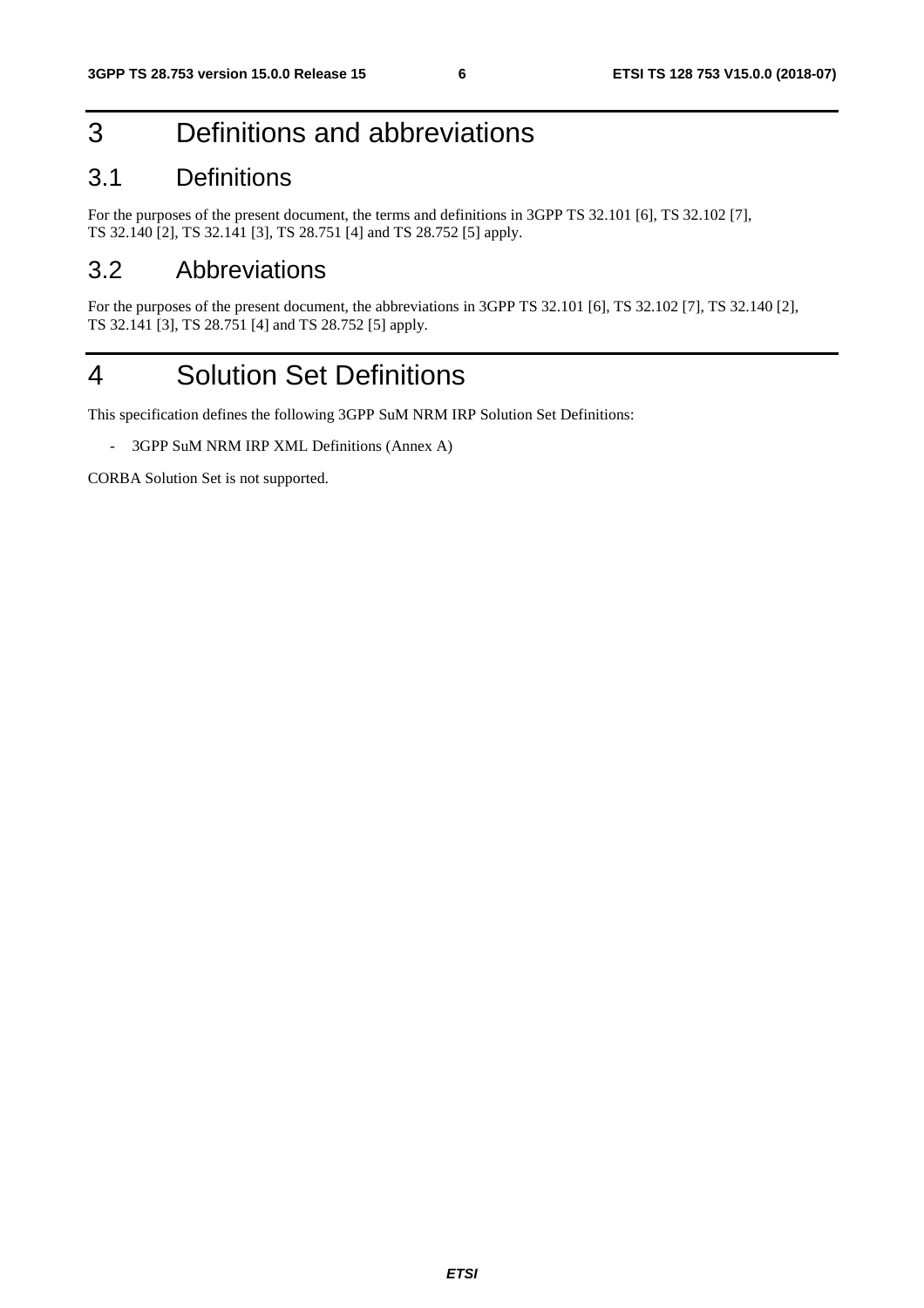# Annex A (normative): XML Definitions

# A.0 General

This annex contains the XML Definitions for the SuM NRM IRP as it applies to Itf-N, in accordance with SuM NRM IRP Information Service (TS 28.752 [5]) .

The XML file formats are based on XML [10], XML Schema [11] [12] and XML Namespace [13] standards.

# A.1 Architectural features

### A.1.0 Introduction

The overall architectural feature of Subscription Management (SuM) NRM is specified in 3GPP TS 28.752 [5]. This clause specifies features that are specific to the Schema definitions.

### A.1.1 Syntax for Distinguished Names

The syntax of a Distinguished Name is defined in 3GPP TS 32.300 [9].

# A.2 Mapping

#### A.2.1 General mapping

An IOC maps to an XML element of the same name as the IOC's name in the IS. An IOC attribute maps to a subelement of the corresponding IOC's XML element, and the name of this sub-element is the same as the attribute's name in the IS.

#### A.2.2 Information Object Class (IOC) mapping

The mapping is not present in the current version of this specification.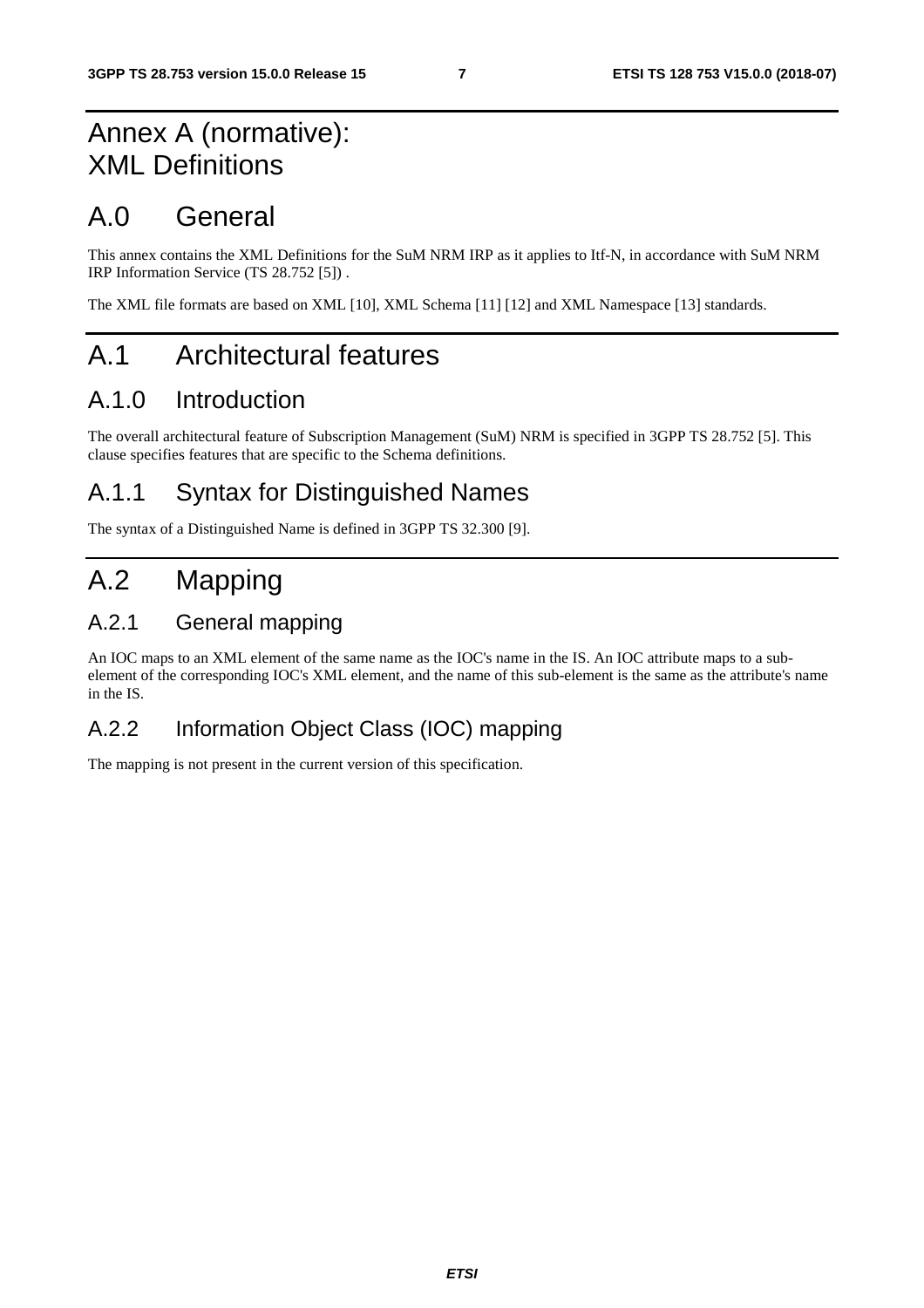# A.3 Solution Set definitions

### A.3.1 XML definition structure

The overall description of the file format of configuration data XML files is provided by 3GPP TS 32.616 [8].

Annex A.3.3 of the present document defines the NRM-specific XML schema sumNrm.xsd for the Subscription Management IRP NRM defined in 3GPP TS 28.752 [5].

XML schema sumNrm.xsd explicitly declares NRM-specific XML element types for the related NRM.

The definition of those NRM-specific XML element types complies with the generic mapping rules defined in 3GPP TS 32.616 [8].

#### A.3.2 Graphical Representation

The graphical representation is not present in the current version of this specification.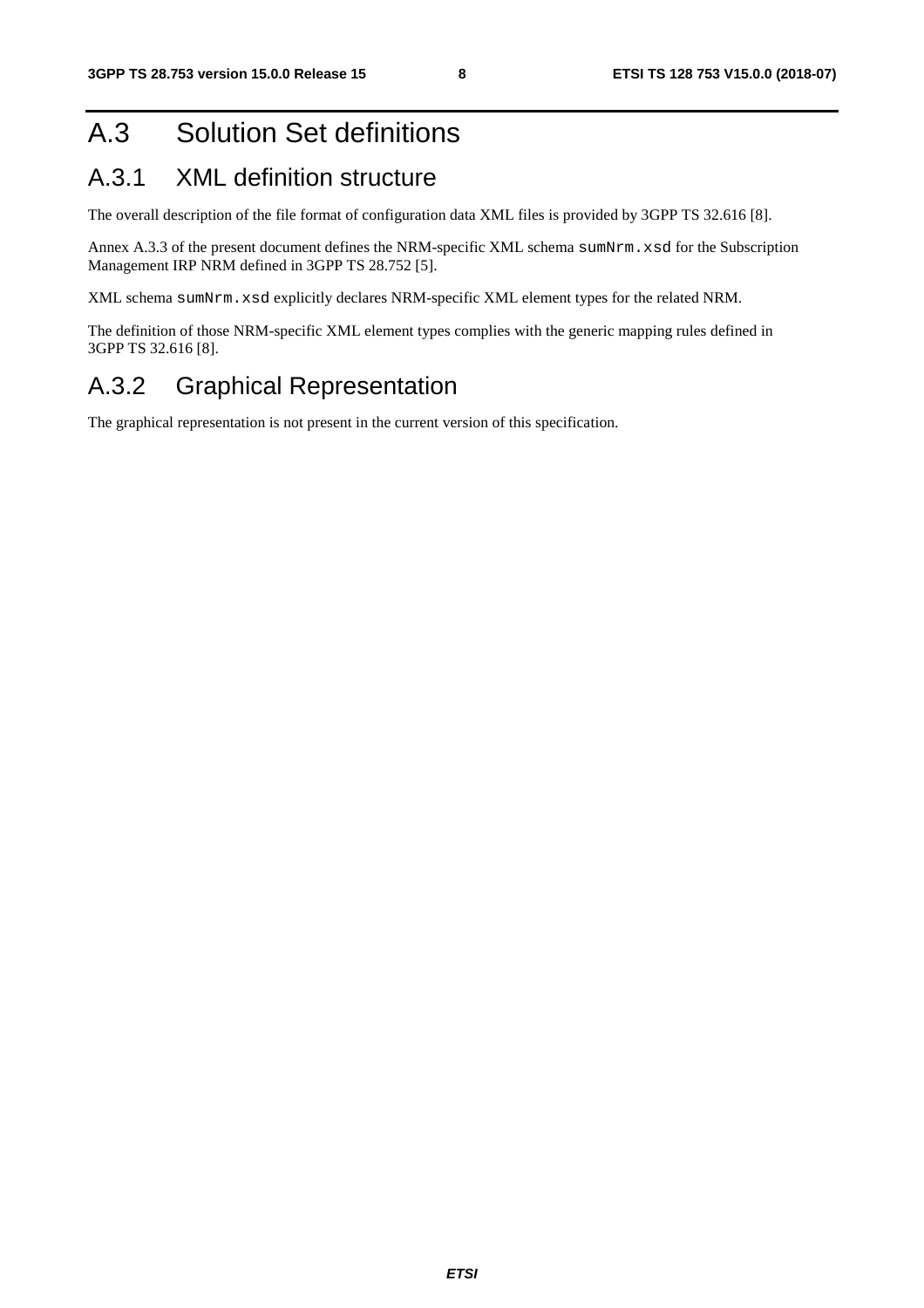<?xml version="1.1" encoding="UTF-8"?>

#### A.3.3 XML schema "sumNrm.xsd"

```
< ! - - 3GPP TS 28.753 SuM Network Resource Model IRP 
  SuM NRM-specific XML schema 
   sumNrm.xsd 
--> 
<schema 
   targetNamespace= 
"http://www.3gpp.org/ftp/specs/archive/28_series/28.753#sumNrm" 
  elementFormDefault="qualified" 
  xmlns="http://www.w3.org/2001/XMLSchema" 
  xmlns:sn= 
"http://www.3gpp.org/ftp/specs/archive/28_series/28.753#sumNrm" 
  xmlns:xn= 
"http://www.3gpp.org/ftp/specs/archive/28_series/28.623#genericNrm" 
> <import 
    namespace= 
"http://www.3gpp.org/ftp/specs/archive/28_series/28.753#genericNrm" 
   /> 
   <!-- SuM Network Resources IRP NRM class associated XML elements --> 
  \epsilonelement
     name="SubscriptionFunction" 
     substitutionGroup="xn:SubNetworkOptionallyContainedNrmClass" 
   > 
     <complexType> 
       <complexContent> 
         <extension base="xn:NrmClass"> 
           <sequence> 
              <element name="attributes" minOccurs="0"> 
                <complexType> 
                  <all> 
                     <element name="userLabel"/> 
                     <element name="vnfParametersList" type="xn:vnfParametersListType" minOccurs="0"/> 
                     <element name="theUser" type="xn:dnList"/> 
                     <element name="theSubscriberProfile" type="xn:dnList"/> 
                 \langleall\rangle </complexType> 
              </element> 
            </sequence> 
          </extension> 
       </complexContent> 
     </complexType> 
  \epsilon/element>
   <element name="SuMSubscriberProfile" substitutionGroup="xn:SubNetworkOptionallyContainedNrmClass"> 
     <complexType> 
       <complexContent> 
         <extension base="xn:NrmClass"> 
            <sequence> 
              <element name="attributes" minOccurs="0"> 
                <complexType> 
                 \leq all\geq <element name="suMSubscriberProfileInfo"/> 
                     <element name="theUser" type="xn:dnList"/> 
                     <element name="theSubscribedService" type="xn:dnList"/> 
                     <element name="theMobileUserData" type="xn:dnList"/> 
                 \epsilon/all\epsilon </complexType> 
              </element> 
           </sequence> 
         </extension> 
       </complexContent> 
     </complexType> 
   </element> 
<element name="MobileUserData" substitutionGroup="xn:SubNetworkOptionallyContainedNrmClass"> 
     <complexType> 
       <complexContent> 
         <extension base="xn:NrmClass"> 
           <sequence> 
              <element name="attributes" minOccurs="0">
```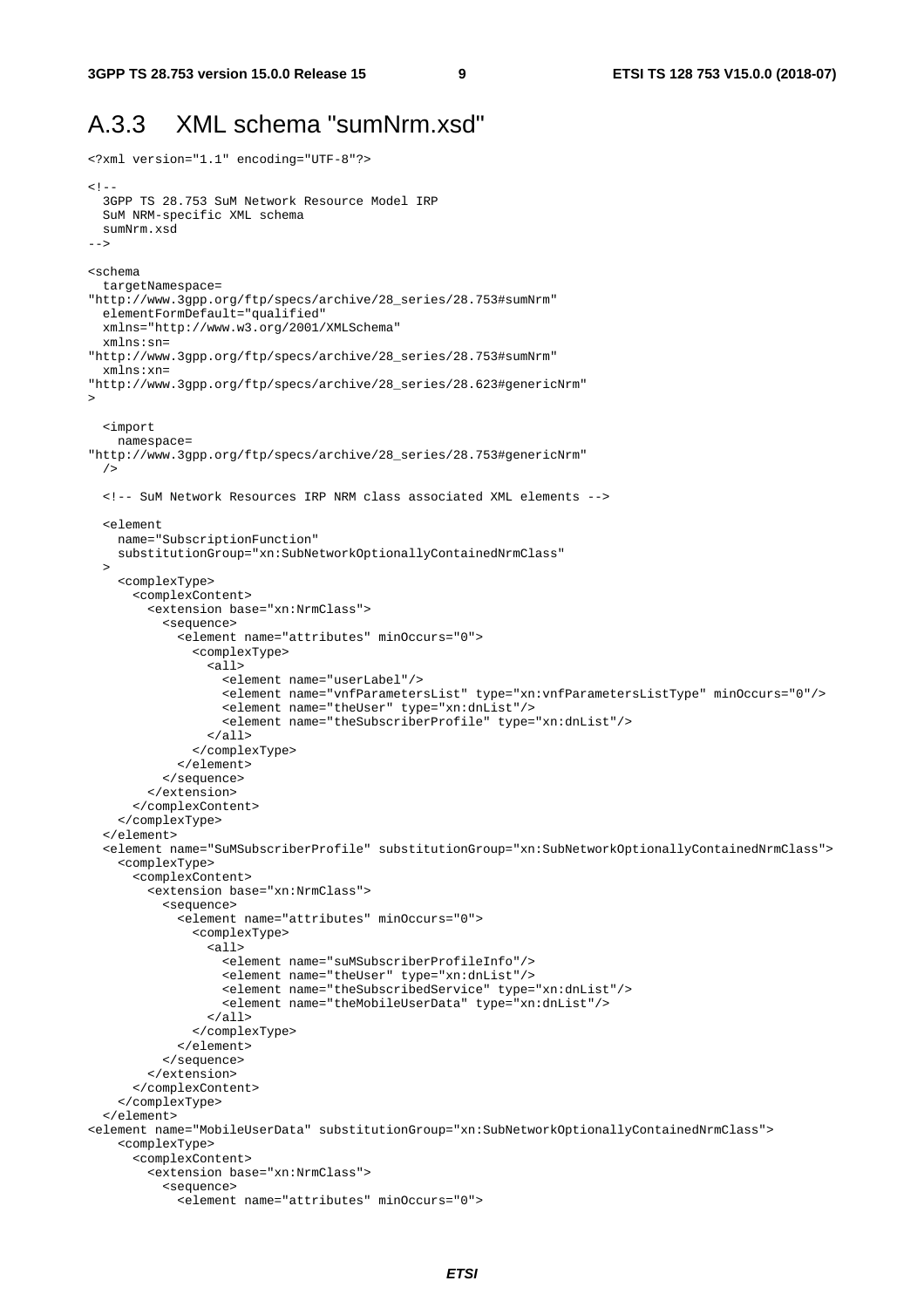```
 <complexType> 
                  <all> 
                    <element name="theServiceProfile" type="xn:dnList"/> 
                    <element name="iMSI" type="string"/> 
                    <element name="mSISDN" type="string"/> 
                    <element name="multinumberingMSISDNs" type="sn:multinumberingMSISDNList"/> 
                    <element name="iMEISV" type="string" minOccurs="0"/> 
                 \langleall\rangle </complexType> 
              </element> 
           </sequence> 
         </extension> 
       </complexContent> 
     </complexType> 
   </element> 
<element name="SuMUser" substitutionGroup="xn:SubNetworkOptionallyContainedNrmClass"> 
     <complexType> 
       <complexContent> 
         <extension base="xn:NrmClass"> 
           <sequence> 
              <element name="attributes" minOccurs="0"> 
                <complexType> 
                  <all> 
                    <element name="theMobileUserData" type="xn:dnList"/> 
 <element name="theSubscriber" type="xn:dnList" minOccurs="0"/> 
 <element name="theCredentials" type="xn:dnList"/> 
                    <element name="theServiceProfile" type="xn:dnList"/> 
                    <element name="theIdentity" type="xn:dnList" minOccurs="0"/> 
                 \epsilon/all\epsilon </complexType> 
              </element> 
            </sequence> 
         </extension> 
       </complexContent> 
     </complexType> 
   </element> 
  <element name="SuMCredentials" substitutionGroup="xn:SubNetworkOptionallyContainedNrmClass"> 
     <complexType> 
       <complexContent> 
         <extension base="xn:NrmClass"> 
            <sequence> 
              <element name="attributes" minOccurs="0"> 
                <complexType> 
                  <all> 
                    <element name="thePublicId" type="xn:dnList"/> 
                    <element name="theServiceProfile" type="xn:dnList"/> 
                    <element name="iMSPrivateUserIdentity" type="string"/> 
                 \langleall\rangle </complexType> 
              </element> 
            </sequence> 
          </extension> 
       </complexContent> 
     </complexType> 
  \epsilon/element>
   <element name="SuMService" type="xn:NrmClass" abstract="true" 
substitutionGroup="xn:SubNetworkOptionallyContainedNrmClass"/> 
   <element 
     name="CSService" 
     substitutionGroup="sn:SuMService" 
  \rightarrow <complexType> 
       <complexContent> 
         <extension base="xn:NrmClass"> 
           <sequence> 
              <element name="attributes" minOccurs="0"> 
                <complexType> 
                  <all> 
                    <element name="theContract" minOccurs="0"/> 
                    <element name="networkAccessMode"/> 
                    <element name="basicMSISDNIndicator" minOccurs="0"/> 
                    <element name="mSISDNAlertIndicator" minOccurs="0"/> 
                    <element name="subscriptionRestriction" minOccurs="0"/>
```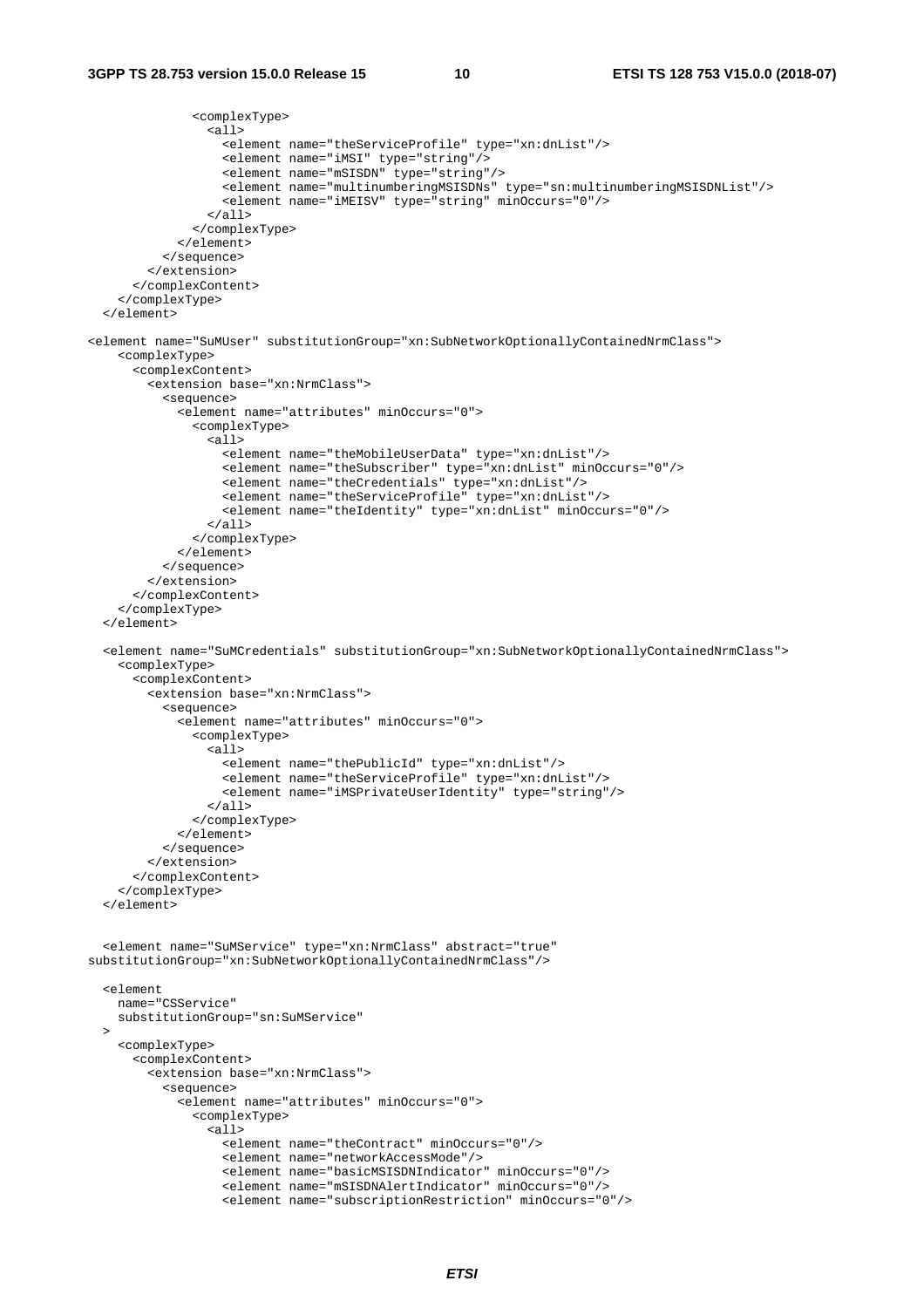<element name="rSZIlists" minOccurs="0"/> <element name="lSAIdentity" minOccurs="0"/> <element name="lSAPriority" minOccurs="0"/> <element name="lSAPreferentialAccessIndicator" minOccurs="0"/> <element name="lSAActiveModeSupportIndicator" minOccurs="0"/> <element name="lSAOnlyAccessIndicator" minOccurs="0"/> <element name="lSAActiveModeIndicator" minOccurs="0"/> <element name="vPLMNIdentifier" minOccurs="0"/> <element name="accessRestrictionData" minOccurs="0"/> <element name="privacyExceptionList" minOccurs="0"/> <element name="gMLCNumbers" minOccurs="0"/> <element name="mOLRList" minOccurs="0"/> <element name="serviceTypes" minOccurs="0"/> <element name="mobileStationCategory" minOccurs="0"/> <element name="lMUIdentifier" minOccurs="0"/> <element name="subscriberStatus" minOccurs="0"/> <element name="gsmSCFaddresslistForODB"/> <element name="provisionOfBearerService"/> <element name="provisionOfTeleservice"/> <element name="bCAllocation" minOccurs="0"/> <element name="barringOfOutgoingCalls" minOccurs="0"/> <element name="barringOfIncomingCalls" minOccurs="0"/> <element name="barringOfRoaming" minOccurs="0"/> <element name="barringOfPremiumRateCalls" minOccurs="0"/> <element name="barringOfSupplementaryServiceManagement" minOccurs="0" /> <element name="barringOfRegistrationOfCallForwarding" minOccurs="0" /> <element name="barringOfInvocationOfCallTransfer" minOccurs="0" /> <element name="operatorDeterminedBarringPLMNspecificData" minOccurs="0"  $/$  <element name="vGCSGroupMembershipList" minOccurs="0"/> <element name="vBSGroupMembershipList" minOccurs="0"/> <element name="broadcastCallInitiationAllowedList" minOccurs="0" /> <element name="originatingCAMELSubscriptionInformationOCSI" minOccurs="0"  $/$  <element name="terminatingCAMELSubscriptionInformationTCSI" minOccurs="0" /> <element name="vMSCTerminatingCAMELSubscriptionInformationVTCSI" minOccurs="0" /> <element name="locationInformationSubscriberStateInformation" minOccurs="0" /> <element name="uSSDCAMELSubscriptionInformationUCSI" minOccurs="0" /> <element name="sSInvocationNotificationSSCSI" minOccurs="0"/> <element name="translationInformationFlagTIFCSI" minOccurs="0" /> <element name="dialledServiceCAMELSubscriptionInformationDCSI" minOccurs="0" /> <element name="uSSDGeneralCAMELServiceInformationUGCSI" minOccurs="0"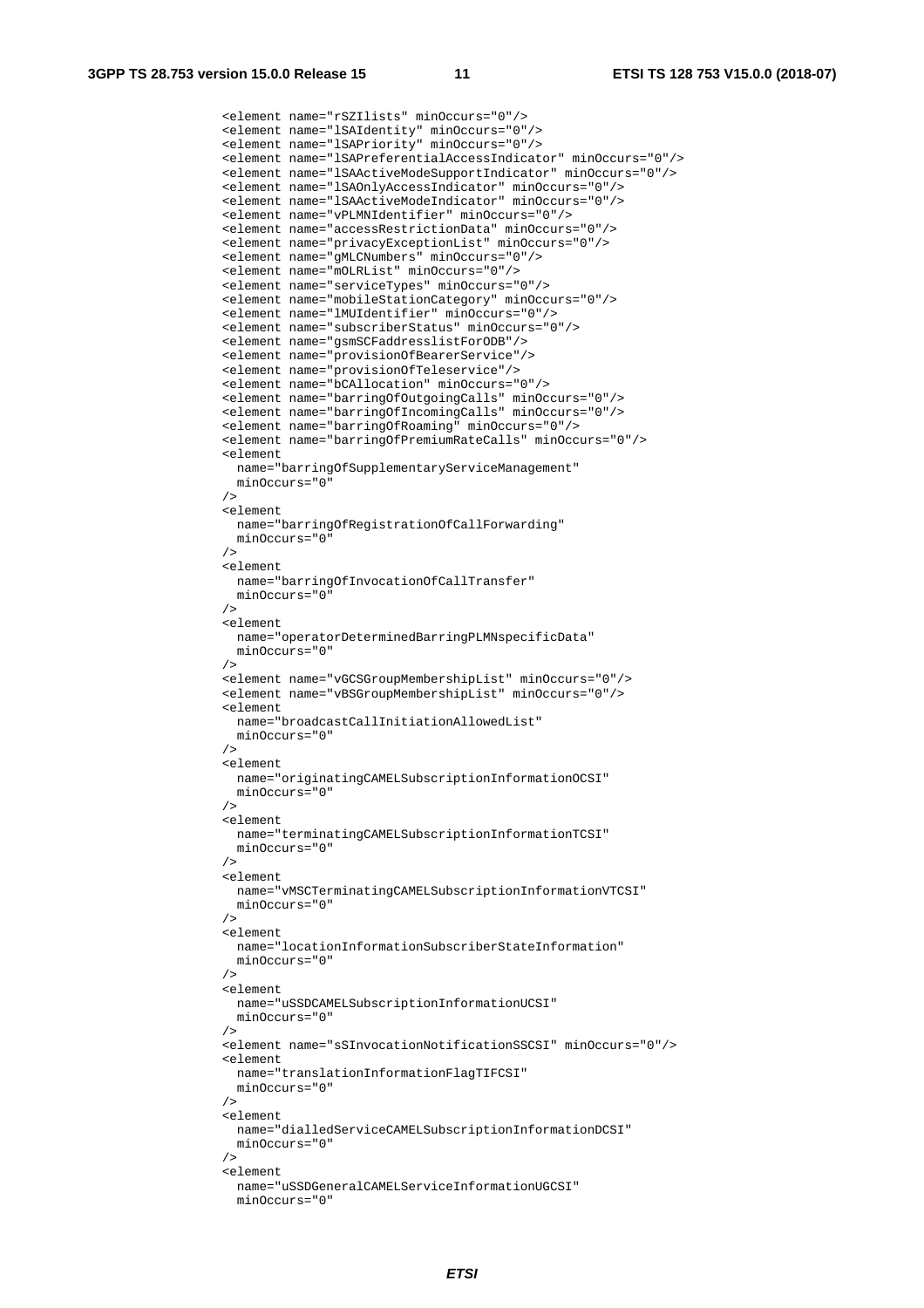```
 /> 
                   <element 
                   name="shortMessageServiceCAMELSubscriptionInformationMOSMSCSI" 
                     minOccurs="0" 
 /> 
                   <element 
                   name="shortMessageServiceCAMELSubscriptionInformationMTSMSCSI" 
                   minOccurs="0" 
 /> 
                   <element 
                     name="mTSMSCSIVLRNegotiatedCAMELCapabilityHandling" 
                     minOccurs="0" 
 /> 
                   <element name="gsmSCFaddressforCSI" minOccurs="0"/> 
                   <element name="iSTAlertTimer" minOccurs="0"/> 
                   <element name="cSAllocationRetentionpriority" minOccurs="0"/> 
                   <element name="iCSIndicator" minOccurs="0"/> 
                   <element name="theCSSupplServiceForCS" type="xn:dnList"/> 
                   </all> 
               </complexType> 
             </element> 
           </sequence> 
         </extension> 
       </complexContent> 
    </complexType> 
  </element> 
   <element name="SuMCSSupplService" 
   substitutionGroup="xn:SubNetworkOptionallyContainedNrmClass"> 
    <complexType> 
       <complexContent> 
         <extension base="xn:NrmClass"> 
           <sequence> 
             <element name="attributes" minOccurs="0"> 
               <complexType> 
                \leq 115
                   <element name="sS-Code"/> 
                   <element name="provisioningState"/> 
                   <element name="activationState"/> 
                   <element name="registrationState" minOccurs="0"/> 
                   <element name="overrideCategory" minOccurs="0"/> 
                   <element name="cLIRestrictionOption" minOccurs="0"/> 
                   <element name="forwarded-toNumber" minOccurs="0"/> 
                   <element name="forwarded-toSubaddress" minOccurs="0"/> 
                   <element name="noReplyConditionTimer" minOccurs="0"/> 
                   <element name="maximumEntitledPriority" minOccurs="0"/> 
                   <element name="defaultPriority" minOccurs="0"/> 
                   <element name="nbrUser" minOccurs="0"/> 
                   <element name="nbrSB" minOccurs="0"/> 
                \langleall\rangle </complexType> 
             </element> 
           </sequence> 
         </extension> 
       </complexContent> 
     </complexType> 
  </element> 
  <element 
    name="GPRSService" 
    substitutionGroup="sn:SuMService" 
\rightarrow <complexType> 
       <complexContent> 
         <extension base="xn:NrmClass"> 
           <sequence> 
             <element name="attributes" minOccurs="0"> 
               <complexType> 
                <sub>a11></sub></sub>
                   <element name="theContract" minOccurs="0"/> 
                   <element name="networkAccessMode" minOccurs="0"/> 
                   <element name="basicMSISDNIndicator" minOccurs="0"/> 
                   <element name="mSISDNAlertIndicator" minOccurs="0"/> 
                   <element name="rSZIlists" minOccurs="0"/> 
                   <element name="lSAIdentity" minOccurs="0"/> 
                   <element name="lSAPriority" minOccurs="0"/> 
                   <element name="lSAPreferentialAccessIndicator" minOccurs="0"/> 
                   <element name="lSAActiveModeSupportIndicator" minOccurs="0"/>
```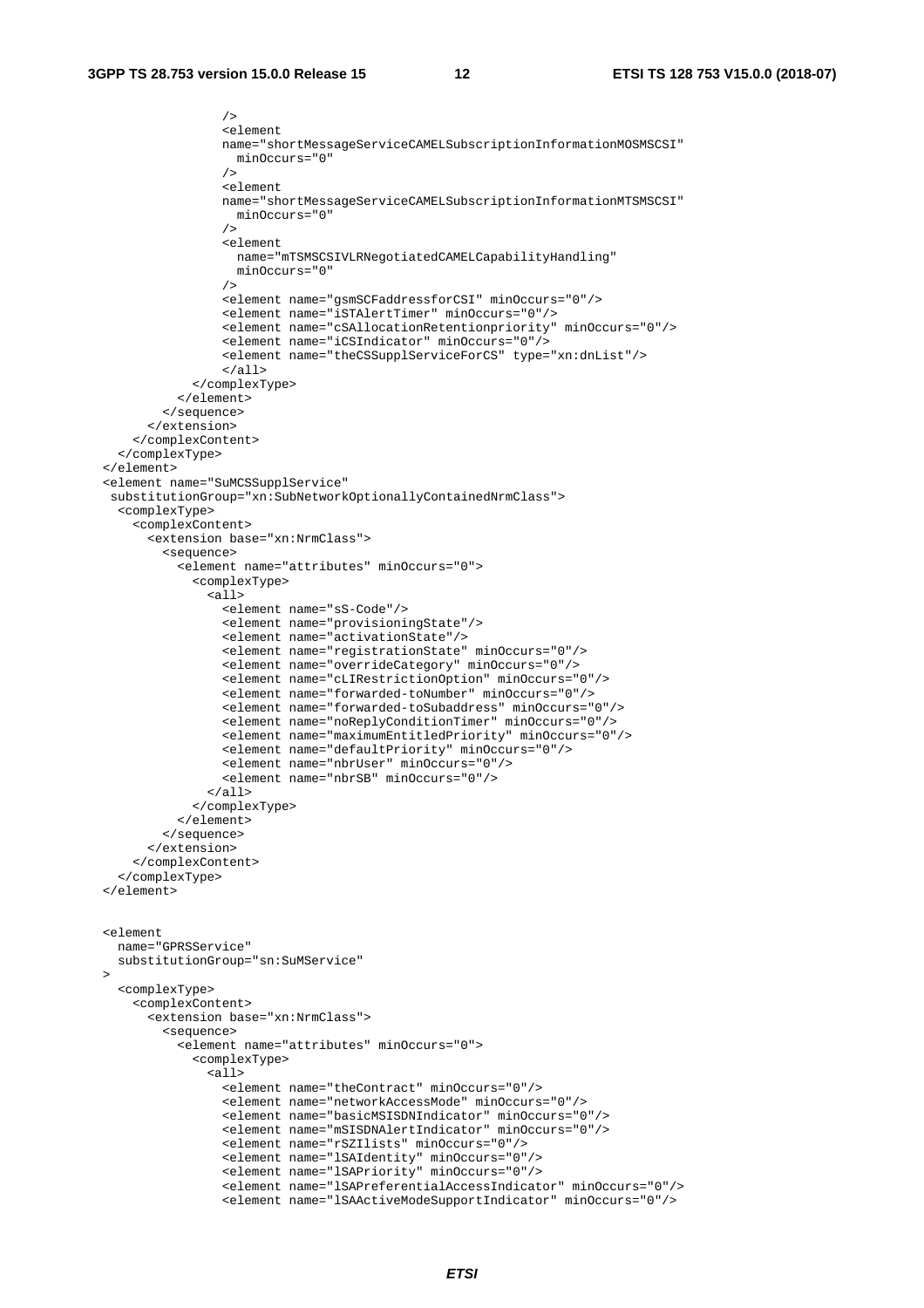<element name="lSAOnlyAccessIndicator" minOccurs="0"/> <element name="lSAActiveModeIndicator" minOccurs="0"/> <element name="vPLMNIdentifier" minOccurs="0"/> <element name="accessRestrictionData" minOccurs="0"/> <element name="privacyExceptionList" minOccurs="0"/> <element name="gMLCNumbers" minOccurs="0"/> <element name="mOLRList" minOccurs="0"/> <element name="serviceTypes" minOccurs="0"/> <element name="gGSNNumber" minOccurs="0"/> <element name="provisionofTeleservice" minOccurs="0"/> <element name="subscriberStatus" minOccurs="0"/> <element name="transferofSMoption" minOccurs="0"/> <element name="barringofPacketOrientedServices" minOccurs="0" /> <element name="pDPType" minOccurs="0"/> <element name="pDPAddress" minOccurs="0"/> <element name="accessPointName" minOccurs="0"/> <element name="vPLMNAddressAllowed" minOccurs="0"/> <element name="qualityofServiceSubscribed" minOccurs="0"/> <element name="pDPContextChargingCharacteristics" minOccurs="0" /> <element name="gPRSCAMELSubscriptionInformationGPRSCSI" minOccurs="0" /> <element name="mOShortMessageServiceCAMELSubscriptionInformationMOSMSCSI" minOccurs="0" /> <element name="mTShortMessageServiceCAMELSubscriptionInformationMTSMSCSI" minOccurs="0" /> <element name="mOSMSCSISGSNNegotiatedCAMELCapabilityHandling" minOccurs="0" /> <element name="mTSMSCSISGSNNegotiatedCAMELCapabilityHandling" minOccurs="0" /> <element name="mobilityManagementforGPRSeventnotificationMGCSI" minOccurs="0" /> <element name="mGCSINegotiatedCAMELCapabilityHandling" minOccurs="0" /> <element name="gsmSCFaddressforCSI" minOccurs="0"/> <element name="subscribedChargingCharacteristics" minOccurs="0" /> <element name="closedSubscriberGroupInformation" minOccurs="0"/> <element name="gSMSCFaddresslistForODB" minOccurs="0"/> <element name="barringOfOutgoingCalls" minOccurs="0"/> <element name="barringOfRoaming" minOccurs="0"/> <element name="operatorDeterminedBarringPLMNspecificData" minOccurs="0"/> <element name="sTNSR" minOccurs="0"/> <element name="iCSIndicator" minOccurs="0"/> <element name="listofauthorizedvisitednetworkidentifiers" minOccurs="0" /> <element name="wLANUERemoteIPaddress" minOccurs="0"/> <element name="staticWLANUERemoteIPAddressList" minOccurs="0"/> <element name="w-APNBarringTypeList" minOccurs="0"/> <element name="w-APNChargingDataList" minOccurs="0"/> <element name="accessDependenceFlag" minOccurs="0"/> <element name="chargingCharacteristics" minOccurs="0"/> <element name="primaryOCSChargingFunctionName" minOccurs="0"/> <element name="secondaryOCSChargingFunctionName"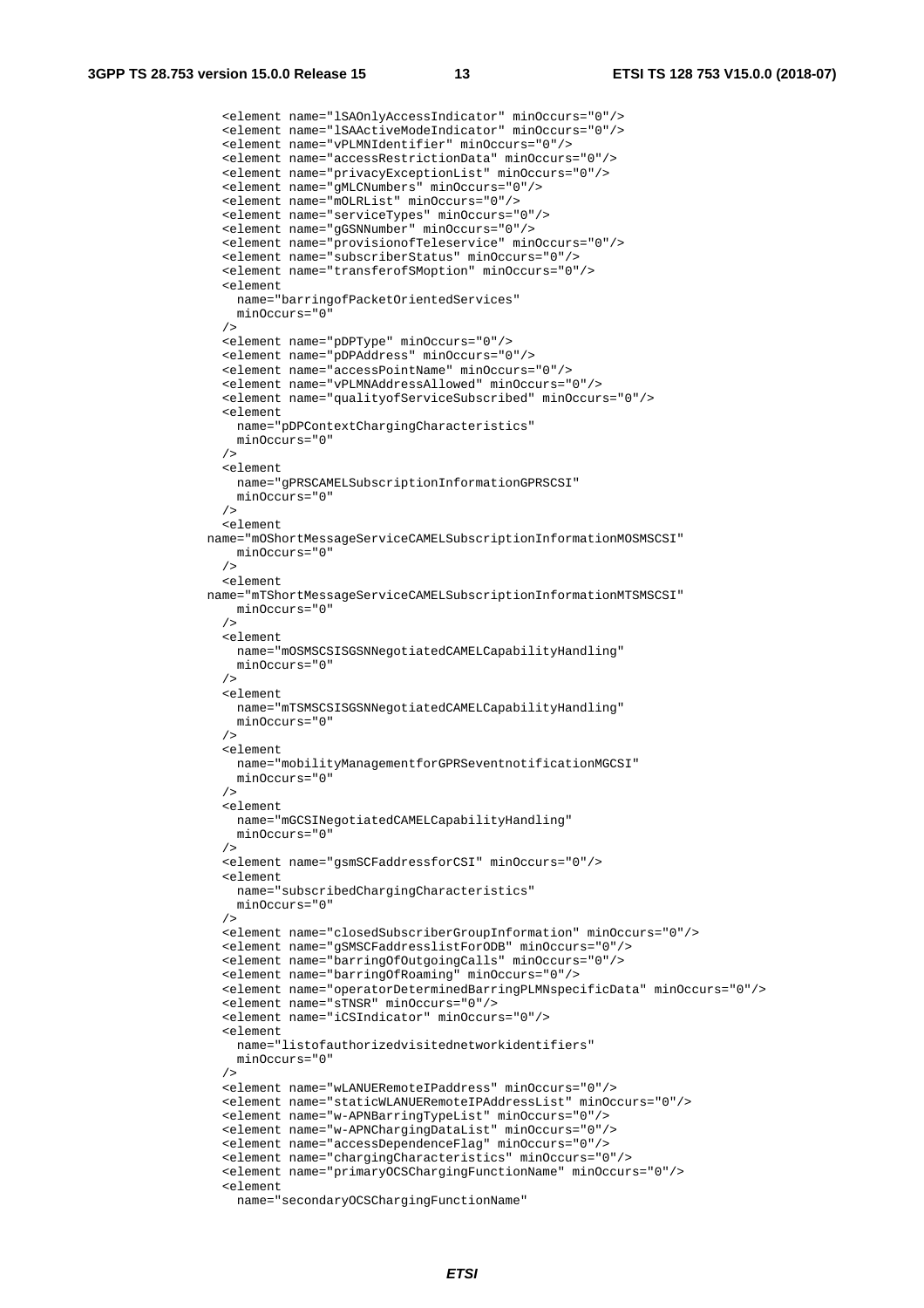```
 minOccurs="0" 
 /> 
                   <element 
                     name="primaryChargingCollectionFunctionName" 
                     minOccurs="0" 
 /> 
                   <element 
                     name="secondaryChargingCollectionFunctionName" 
                     minOccurs="0" 
 /> 
                   <element name="w-APNIdentifierList" minOccurs="0"/> 
                   <element name="maxNumberAccessesList" minOccurs="0"/> 
                   <element name="subscribed3GPPWLANQoSProfile" minOccurs="0"/> 
                   <element name="maxSubscribedBandwidth" minOccurs="0"/> 
                   <element name="theGPRSSupplServiceForGPRS" type="xn:dnList"/> 
                \langleall\rangle </complexType> 
             </element> 
           </sequence> 
         </extension> 
       </complexContent> 
    </complexType> 
   </element> 
  <element name="SuMGPRSSupplService" 
 substitutionGroup="xn:SubNetworkOptionallyContainedNrmClass"> 
     <complexType> 
      <complexContent> 
         <extension base="xn:NrmClass"> 
           <sequence> 
             <element name="attributes" minOccurs="0"> 
               <complexType> 
                \overline{311} <element name="sS-Code" minOccurs="0"/> 
                   <element name="provisioningState" minOccurs="0"/> 
                   <element name="activationState" minOccurs="0"/> 
                \langleall\rangle </complexType> 
             </element> 
           </sequence> 
         </extension> 
       </complexContent> 
    </complexType> 
  </element> 
<element name="EPSService" substitutionGroup="sn:SuMService"> 
    <complexType> 
       <complexContent> 
         <extension base="xn:NrmClass"> 
           <sequence> 
             <element name="attributes" minOccurs="0"> 
               <complexType> 
                 <all> 
                   <element name="theContract" minOccurs="0"/> 
                   <element name="accessPointName" minOccurs="0"/> 
                   <element name="accessRestrictionData" minOccurs="0"/> 
                   <element name="aPNAMBR" minOccurs="0"/> 
                   <element name="barringofPacketOrientedServices" minOccurs="0"/> 
                   <element name="contextIdentifier" minOccurs="0"/> 
                   <element name="operatorDeterminedBarringPLMNspecificData" minOccurs="0"/> 
                   <element name="pDNAddress" minOccurs="0"/> 
                   <element name="rSZILists" minOccurs="0"/> 
                   <element name="sTNSR" minOccurs="0"/> 
                   <element name="subscribedChargingCharacteristics" minOccurs="0"/> 
 <element name="subscriberStatus" minOccurs="0"/> 
 <element name="networkAccessMode" minOccurs="0"/> 
                   <element name="barringOfOutgoingCalls" minOccurs="0"/> 
                   <element name="barringOfRoaming" minOccurs="0"/> 
                   <element name="privacyExceptionList" minOccurs="0"/> 
                   <element name="gMLCNumbers" minOccurs="0"/> 
                   <element name="mOLRList" minOccurs="0"/> 
                   <element name="serviceTypes" minOccurs="0"/> 
                   <element name="iCSIndicator" minOccurs="0"/> 
                   <element name="aPNOIReplacement" minOccurs="0"/> 
                   <element name="subscribedUEAMBR" minOccurs="0"/> 
                   <element name="aPNConfigurationProfile" minOccurs="0"/> 
                   <element name="rFSP" minOccurs="0"/> 
                   <element name="vPLMNAddressAllowed-EPS" minOccurs="0"/> 
                   <element name="pDNGWIdentity" minOccurs="0"/>
```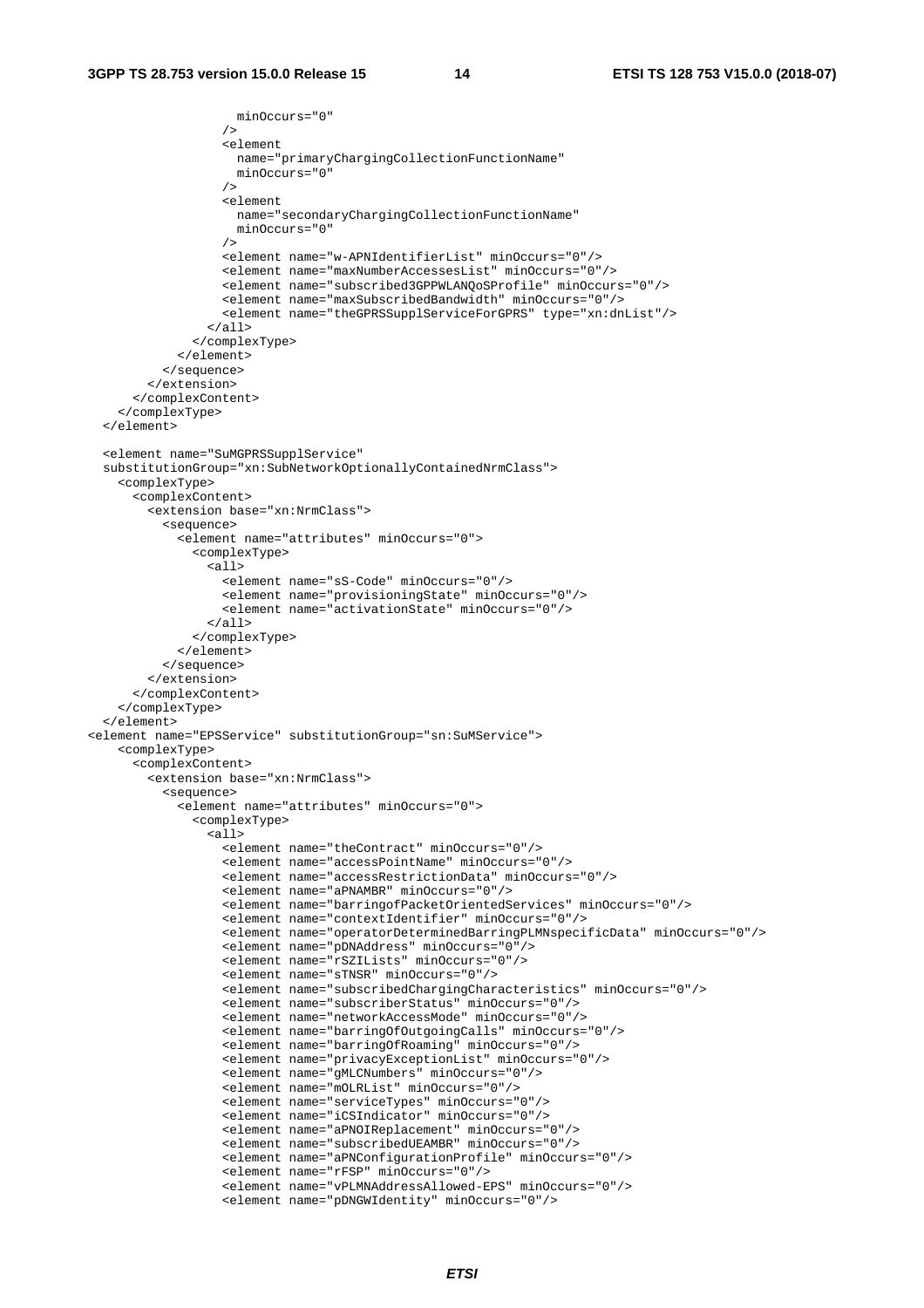<element name="ePSPDNConnectedChargingCharacteristics" minOccurs="0"/> <element name="pDNGWAllocationType" minOccurs="0"/> <element name="aPNLevelAPNOIReplacement" minOccurs="0"/> <element name="closedSubscriberUserGroupInformation" minOccurs="0"/> <element name="listofAuthorizedvisitednetowrkidentifiers" minOccurs="0"/> <element name="staticWLANUERemoteIPAddressList" minOccurs="0"/> <element name="w-APONBarringTypeList" minOccurs="0"/> <element name="w-APNChargingDataList" minOccurs="0"/> <element name="wLANUERemoteIPAddress" minOccurs="0"/> <element name="accessDependenceFlag" minOccurs="0"/> <element name="chargingCharacteristics" minOccurs="0"/> <element name="primaryOCSChargingFunctionName" minOccurs="0"/> <element name="secondaryOCSChargingFunctionName" minOccurs="0"/> <element name="primaryChargingCollectionFunctionName" minOccurs="0"/> <element name="secondaryChargingCollectionFunctionName" minOccurs="0"/> <element name="w-APNIdentifierList" minOccurs="0"/> <element name="maxNumberAccessesList" minOccurs="0"/> <element name="maxSubscribedBandwidth" minOccurs="0"/> <element name="subscribed3GPPWLANQoSProfile" minOccurs="0"/> <element name="permanentUserIdentity" minOccurs="0"/> <element name="mIPSubscriberProfile" minOccurs="0"/>  $\langle$ all $\rangle$  </complexType> </element> </sequence> </extension> </complexContent> </complexType> </element> <element name="IMSService" substitutionGroup="sn:SuMService"  $\rightarrow$  <complexType> <complexContent> <extension base="xn:NrmClass"> <sequence> <element name="attributes" minOccurs="0"> <complexType>  $<sub>all</sub>$ </sub> <element name="theContract" minOccurs="0"/> <element name="listofauthorizedvisitednetworkidentifiers"/> <element name="registrationStatus"/> <element name="sCSCFName" minOccurs="0"/> <element name="diameterClientAddressofSCSCF" minOccurs="0"/> <element name="theServerCapabilities" type="xn:dn" minOccurs="0"/> <element name="subscribedMediaProfileIdentifier" minOccurs="0" /> <element name="initialFilterCriteriaList" minOccurs="0"> <complexType> <sequence> <element name="initialFilterCriteria" minOccurs="1" maxOccurs="unbounded"/> </sequence> </complexType> </element> <element name="applicationServerInformation" minOccurs="0"/> <element name="serviceIndicationList" minOccurs="0"> <complexType> <sequence> <element name="serviceIndication" minOccurs="1" maxOccurs="unbounded"/> </sequence> </complexType> </element> <element name="primaryEventChargingFunctionName" minOccurs="0" /> <element name="secondaryEventChargingFunctionName" minOccurs="0" /> <element name="primaryChargingCollectionFunctionName"/> <element name="secondaryChargingCollectionFunctionName"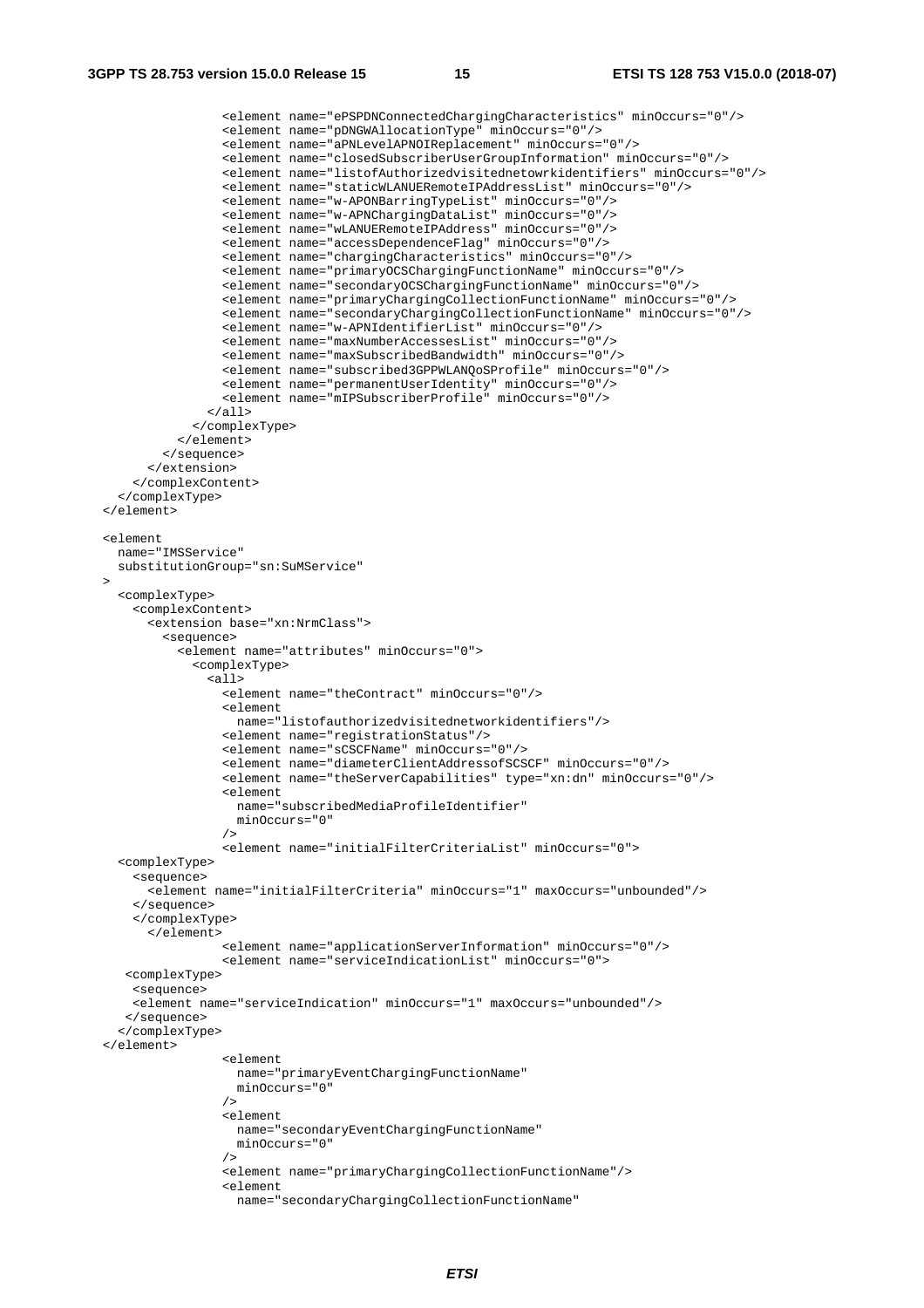```
 minOccurs="0" 
 /> 
                   <element name="gsmSCFaddressforIMCSI" minOccurs="0"/> 
                   <element name="oIMCSI" minOccurs="0"/> 
                   <element name="vTIMCSI" minOccurs="0"/> 
                   <element name="dIMCS" minOccurs="0"/> 
                   <element name="gAAServiceType" minOccurs="0"/> 
                   <element name="gAAServiceIdentifier" minOccurs="0"/> 
                   <element name="gBAUserSecuritySettings" minOccurs="0"/> 
                   <element name="userSecuritySetting" minOccurs="0"/> 
                   <element name="userPublicIdentity" minOccurs="0"/> 
                   <element name="gAAAuthorizationflag" minOccurs="0"/> 
                   <element name="keyLifetime" minOccurs="0"/> 
                   <element name="uICCSecurityType" minOccurs="0"/> 
                   <element name="nAFGroupIdentity" minOccurs="0"/> 
                \langleall\rangle </complexType> 
             </element> 
           </sequence> 
         </extension> 
      </complexContent> 
    </complexType> 
   </element> 
  <element name="SuMSubscribedService" 
 substitutionGroup="xn:SubNetworkOptionallyContainedNrmClass" type="xn:NrmClass" 
 abstract="true"/> 
  <element 
    name="CSSubscribedService" 
    substitutionGroup="sn:SuMSubscribedService" 
\rightarrow <complexType> 
       <complexContent> 
         <extension base="xn:NrmClass"> 
           <sequence> 
             <element name="attributes" minOccurs="0"> 
               <complexType> 
                 <all> 
                   <element name="theService" minOccurs="0"/> 
                   <element name="theOffer" minOccurs="0"/> 
                   <element name="networkAccessMode"/> 
                   <element name="basicMSISDNIndicator" minOccurs="0"/> 
                   <element name="mSISDNAlertIndicator" minOccurs="0"/> 
                   <element name="subscriptionRestriction" minOccurs="0"/> 
                   <element name="rSZIlists" minOccurs="0"/> 
                   <element name="lSAIdentity" minOccurs="0"/> 
                   <element name="lSAPriority" minOccurs="0"/> 
                   <element name="lSAPreferentialAccessIndicator" minOccurs="0"/> 
                   <element name="lSAActiveModeSupportIndicator" minOccurs="0"/> 
 <element name="lSAOnlyAccessIndicator" minOccurs="0"/> 
 <element name="lSAActiveModeIndicator" minOccurs="0"/> 
                   <element name="vPLMNIdentifier" minOccurs="0"/> 
                   <element name="accessRestrictionData" minOccurs="0"/> 
                   <element name="privacyExceptionList" minOccurs="0"/> 
                   <element name="gMLCNumbers" minOccurs="0"/> 
                   <element name="mOLRList" minOccurs="0"/> 
                   <element name="serviceTypes" minOccurs="0"/> 
                   <element name="mobileStationCategory" minOccurs="0"/> 
                   <element name="lMUIdentifier" minOccurs="0"/> 
                   <element name="subscriberStatus" minOccurs="0"/> 
                   <element name="gsmSCFaddresslistForODB"/> 
                   <element name="provisionOfBearerService"/> 
                   <element name="provisionOfTeleservice"/> 
                   <element name="bCAllocation" minOccurs="0"/> 
                   <element name="barringOfOutgoingCalls" minOccurs="0"/> 
                   <element name="barringOfIncomingCalls" minOccurs="0"/> 
                   <element name="barringOfRoaming" minOccurs="0"/> 
                   <element name="barringOfPremiumRateCalls" minOccurs="0"/> 
                  \leq \leq \leq \leq \leq \leq name="barringOfSupplementaryServiceManagement" 
                     minOccurs="0" 
 /> 
                   <element 
                     name="barringOfRegistrationOfCallForwarding" 
                     minOccurs="0" 
 /> 
                   <element
```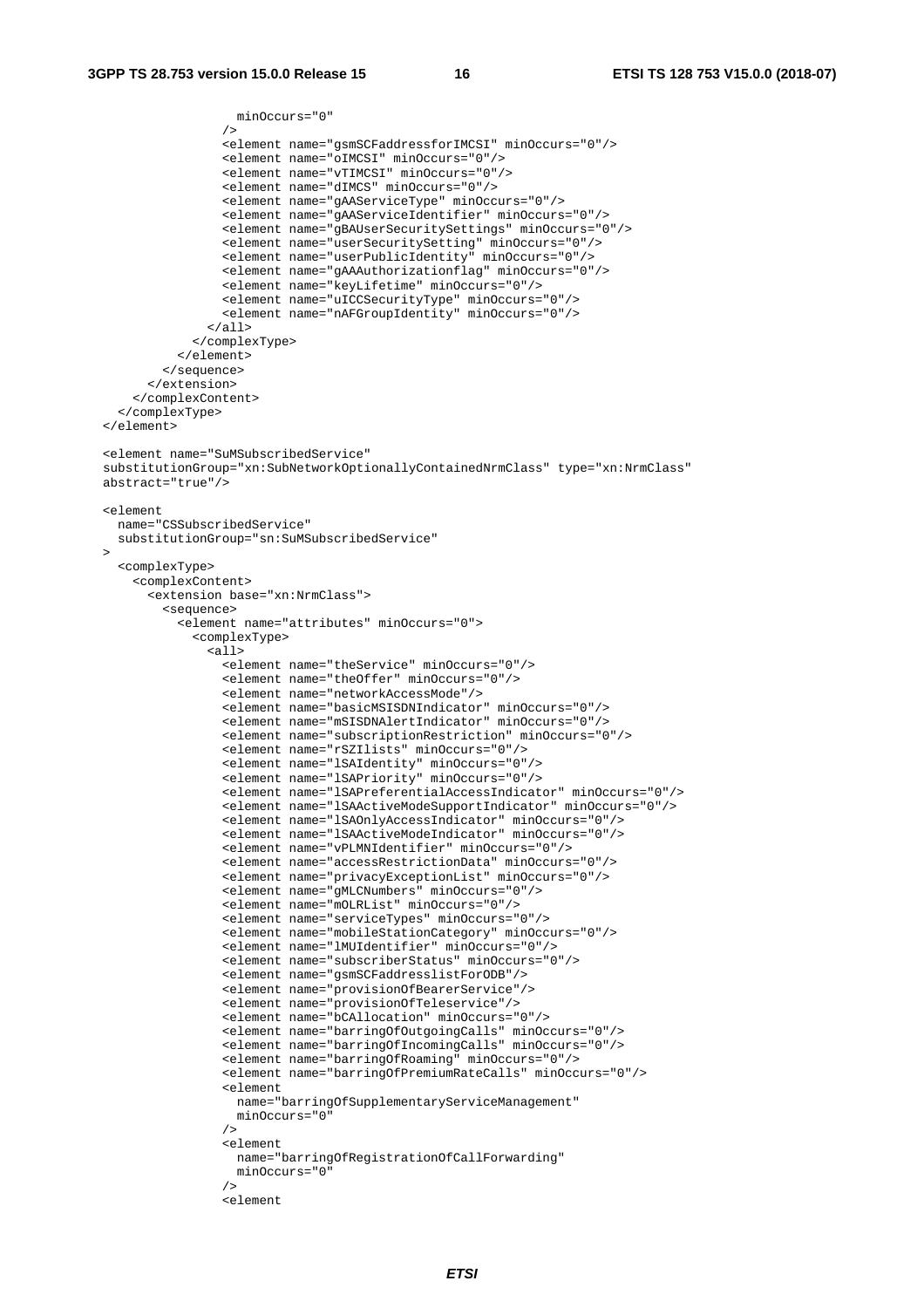$\rightarrow$ 

```
 name="barringOfInvocationOfCallTransfer" 
                    minOccurs="0" 
                 / <element 
                   name="operatorDeterminedBarringPLMNspecificData" 
                   minOccurs="0" 
 /> 
                  <element name="vGCSGroupMembershipList" minOccurs="0"/> 
                  <element name="vBSGroupMembershipList" minOccurs="0"/> 
                  <element 
                   name="broadcastCallInitiationAllowedList" 
                   minOccurs="0" 
 /> 
                  <element 
                   name="originatingCAMELSubscriptionInformationOCSI" 
                   minOccurs="0" 
 /> 
                  <element 
                    name="terminatingCAMELSubscriptionInformationTCSI" 
                  minOccurs="0" 
 /> 
                  <element 
                   name="vMSCTerminatingCAMELSubscriptionInformationVTCSI" 
                   minOccurs="0" 
 /> 
                  <element 
                   name="locationInformationSubscriberStateInformation" 
                   minOccurs="0" 
 /> 
                  <element 
                   name="uSSDCAMELSubscriptionInformationUCSI" 
                    minOccurs="0" 
 /> 
                  <element name="sSInvocationNotificationSSCSI" minOccurs="0"/> 
                  <element 
                    name="translationInformationFlagTIFCSI" 
                   minOccurs="0" 
 /> 
                  <element 
                   name="dialledServiceCAMELSubscriptionInformationDCSI" 
                  minOccurs="0" 
 /> 
                  <element 
                   name="uSSDGeneralCAMELServiceInformationUGCSI" 
                   minOccurs="0" 
 /> 
                  <element 
                  name="shortMessageServiceCAMELSubscriptionInformationMOSMSCSI" 
                   minOccurs="0" 
                 / <element 
                  name="shortMessageServiceCAMELSubscriptionInformationMTSMSCSI" 
                   minOccurs="0" 
 /> 
                  <element 
                   name="mTSMSCSIVLRNegotiatedCAMELCapabilityHandling" 
                   minOccurs="0" 
 /> 
                  <element name="gsmSCFaddressforCSI" minOccurs="0"/> 
                  <element name="iSTAlertTimer" minOccurs="0"/> 
                  <element name="cSAllocationRetentionpriority" minOccurs="0"/> 
                  <element name="iCSIndicator" minOccurs="0"/> 
                  <element name="theCSSupplServiceForCSSS" type="xn:dnList"/> 
               \langleall\rangle </complexType> 
            </element> 
          </sequence> 
        </extension> 
      </complexContent> 
    </complexType> 
  </element> 
  <element 
    name="GPRSSubscribedService" 
    substitutionGroup="sn:SuMSubscribedService" 
    <complexType> 
      <complexContent>
```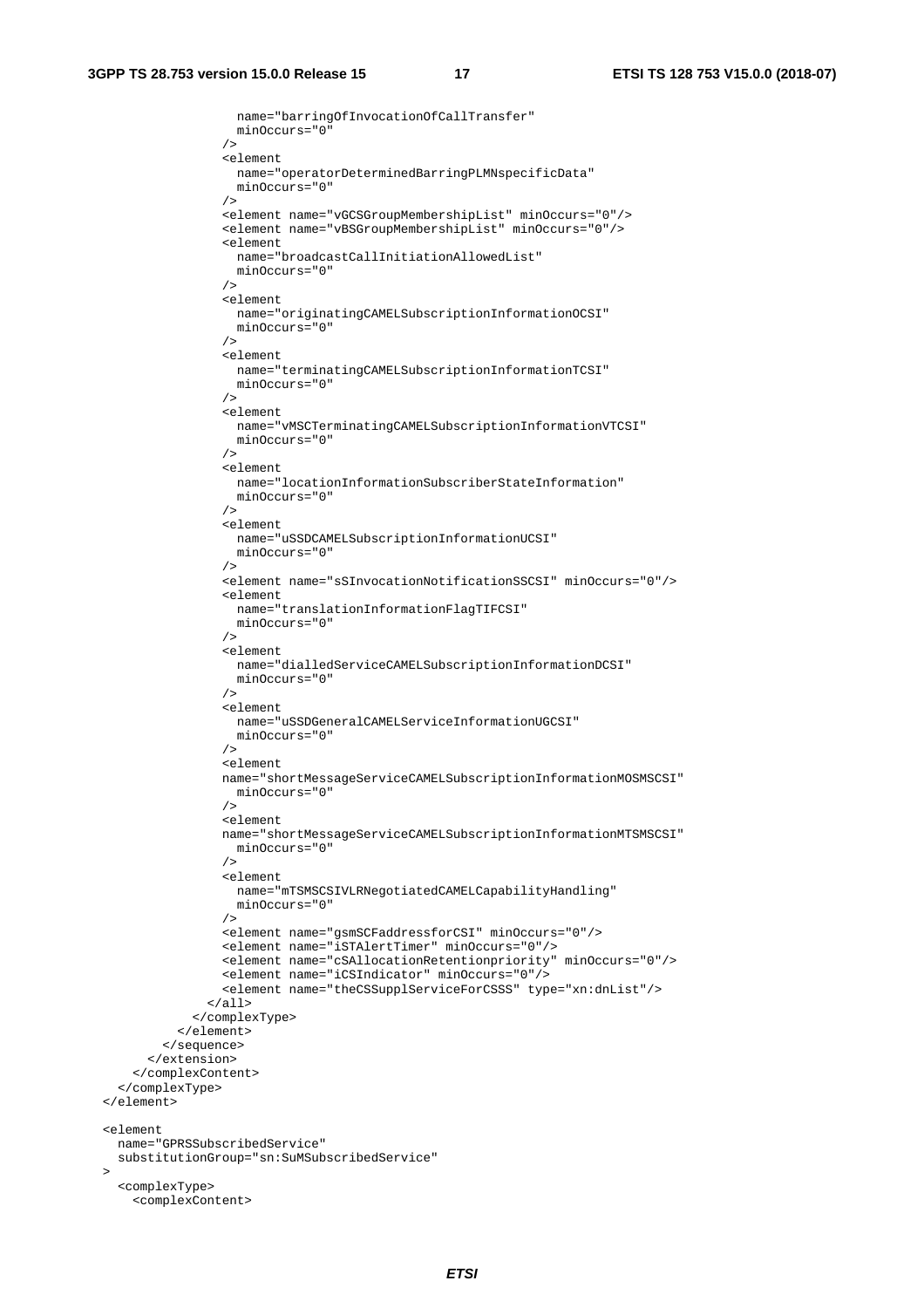```
 <extension base="xn:NrmClass"> 
          <sequence> 
            <element name="attributes" minOccurs="0"> 
              <complexType> 
               <sub>all</sub></sub>
                  <element name="theService" minOccurs="0"/> 
                  <element name="theOffer" minOccurs="0"/> 
                  <element name="networkAccessMode" minOccurs="0"/> 
                  <element name="basicMSISDNIndicator" minOccurs="0"/> 
                  <element name="mSISDNAlertIndicator" minOccurs="0"/> 
                  <element name="rSZIlists" minOccurs="0"/> 
 <element name="lSAIdentity" minOccurs="0"/> 
 <element name="lSAPriority" minOccurs="0"/> 
                  <element name="lSAPreferentialAccessIndicator" minOccurs="0"/> 
                  <element name="lSAActiveModeSupportIndicator" minOccurs="0"/> 
                  <element name="lSAOnlyAccessIndicator" minOccurs="0"/> 
                  <element name="lSAActiveModeIndicator" minOccurs="0"/> 
                  <element name="vPLMNIdentifier" minOccurs="0"/> 
                  <element name="accessRestrictionData" minOccurs="0"/> 
                  <element name="privacyExceptionList" minOccurs="0"/> 
                  <element name="gMLCNumbers" minOccurs="0"/> 
                  <element name="mOLRList" minOccurs="0"/> 
                  <element name="serviceTypes" minOccurs="0"/> 
                  <element name="gGSNNumber" minOccurs="0"/> 
                  <element name="provisionofTeleservice" minOccurs="0"/> 
                  <element name="subscriberStatus" minOccurs="0"/> 
                  <element name="transferofSMoption" minOccurs="0"/> 
                  <element 
                    name="barringofPacketOrientedServices" 
                    minOccurs="0" 
 /> 
                  <element name="pDPType" minOccurs="0"/> 
                  <element name="pDPAddress" minOccurs="0"/> 
                  <element name="accessPointName" minOccurs="0"/> 
                  <element name="vPLMNAddressAllowed" minOccurs="0"/> 
                  <element name="qualityofServiceSubscribed" minOccurs="0"/> 
                  <element 
                    name="pDPContextChargingCharacteristics" 
                    minOccurs="0" 
 /> 
                  <element 
                    name="gPRSCAMELSubscriptionInformationGPRSCSI" 
                    minOccurs="0" 
 /> 
                  <element 
                name="mOShortMessageServiceCAMELSubscriptionInformationMOSMSCSI" 
                   minOccurs="0" 
 /> 
                  <element 
                name="mTShortMessageServiceCAMELSubscriptionInformationMTSMSCSI" 
                   minOccurs="0" 
 /> 
                  <element 
                    name="mOSMSCSISGSNNegotiatedCAMELCapabilityHandling" 
                    minOccurs="0" 
 /> 
                  <element 
                    name="mTSMSCSISGSNNegotiatedCAMELCapabilityHandling" 
                    minOccurs="0" 
 /> 
                  <element 
                    name="mobilityManagementforGPRSeventnotificationMGCSI" 
                    minOccurs="0" 
 /> 
                  <element 
                    name="mGCSINegotiatedCAMELCapabilityHandling" 
                  minOccurs="0" 
 /> 
                  <element name="gsmSCFaddressforCSI" minOccurs="0"/> 
                  <element name="closedSubscriberGroupInformation" minOccurs="0"/> 
                  <element name="gSMSCFaddresslistForODB" minOccurs="0"/> 
                  <element name="barringOfOutgoingCalls" minOccurs="0"/> 
                  <element name="barringOfRoaming" minOccurs="0"/> 
                  <element name="operatorDeterminedBarringPLMNspecificData" minOccurs="0"/> 
                  <element name="sTNSR" minOccurs="0"/> 
                  <element name="iCSIndicator" minOccurs="0"/> 
                  <element 
                    name="subscribedChargingCharacteristics"
```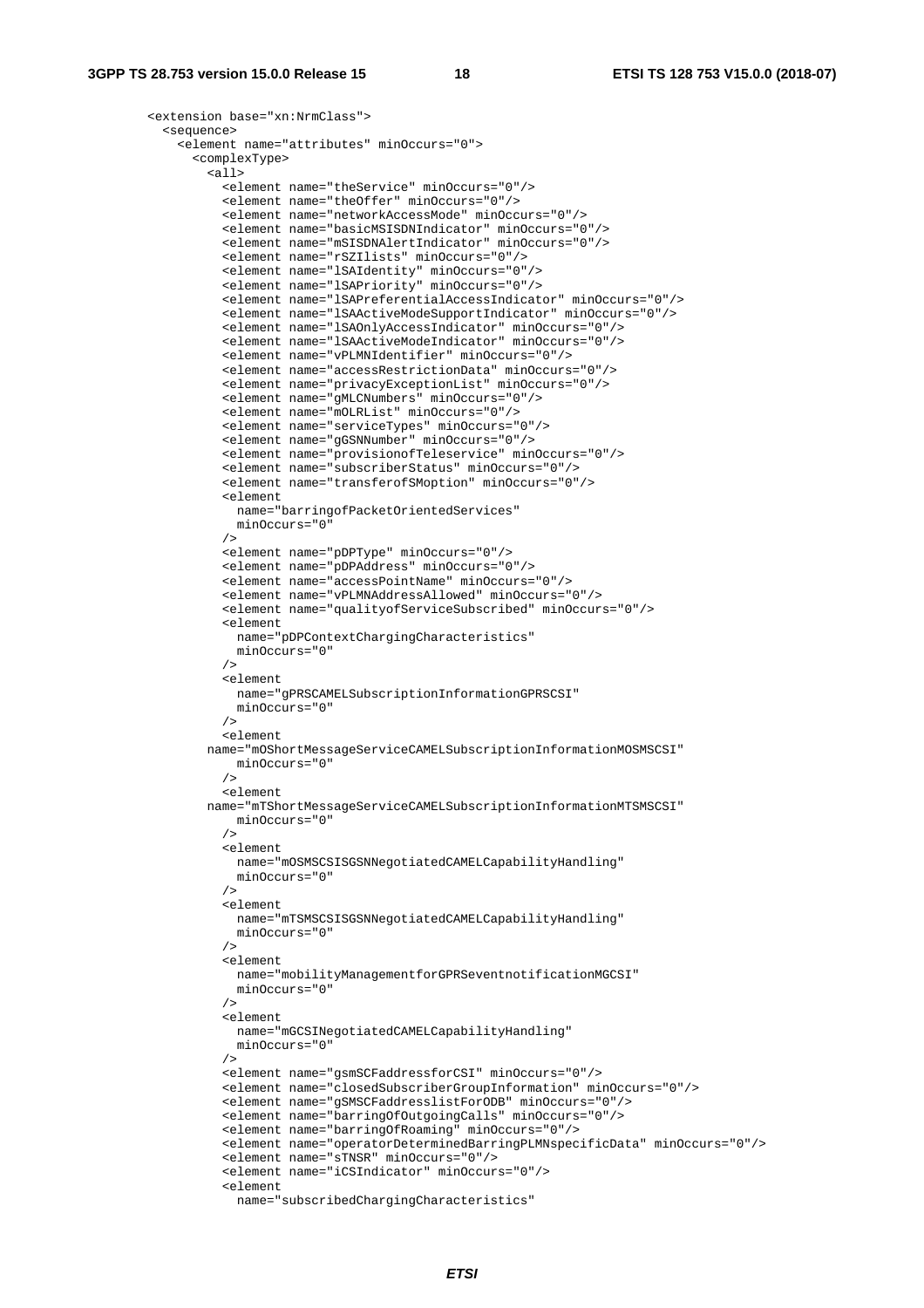```
 minOccurs="0" 
 /> 
                   <element 
                     name="listofauthorizedvisitednetworkidentifiers" 
                     minOccurs="0" 
 /> 
                   <element name="wLANUERemoteIPaddress" minOccurs="0"/> 
                  <element name="staticWLANUERemoteIPAddressList" minOccurs="0"/> 
                   <element name="w-APNBarringTypeList" minOccurs="0"/> 
                   <element name="w-APNChargingDataList" minOccurs="0"/> 
                   <element name="accessDependenceFlag" minOccurs="0"/> 
                   <element name="chargingData" minOccurs="0"/> 
                   <element name="chargingCharacteristics" minOccurs="0"/> 
                   <element name="primaryOCSChargingFunctionName" minOccurs="0"/> 
                   <element name="secondaryOCSChargingFunctionName" minOccurs="0"/> 
                   <element name="w-APNIdentifierList" minOccurs="0"/> 
 <element name="maxNumberAccessesList" minOccurs="0"/> 
 <element name="maxSubscribedBandwidth" minOccurs="0"/> 
                   <element name="subscribed3GPPWLANQoSProfile" minOccurs="0"/> 
                   <element 
                    name="primaryChargingCollectionFunctionName" 
                     minOccurs="0" 
 /> 
                   <element 
                     name="secondaryChargingCollectionFunctionName" 
                     minOccurs="0" 
 /> 
                  <element name="theGPRSSupplServiceForGPRSSS" type="xn:dnList"/> 
                 </all> 
               </complexType> 
             </element> 
           </sequence> 
         </extension> 
       </complexContent> 
     </complexType> 
   </element> 
<element name="EPSSubscribedService" substitutionGroup="sn:SuMSubscribedService"> 
     <complexType> 
       <complexContent> 
         <extension base="xn:NrmClass"> 
           <sequence> 
             <element name="attributes" minOccurs="0"> 
               <complexType> 
                \alphall>
                   <element name="theService" minOccurs="0"/> 
                   <element name="theOffer" minOccurs="0"/> 
                   <element name="accessPointName" minOccurs="0"/> 
                   <element name="accessRestrictionData" minOccurs="0"/> 
                   <element name="aPNAMBR" minOccurs="0"/> 
                   <element name="barringofPacketOrientedServices" minOccurs="0"/> 
                   <element name="contextIdentifier" minOccurs="0"/> 
                   <element name="operatorDeterminedBarringPLMNspecificData" minOccurs="0"/> 
                   <element name="pDNAddress" minOccurs="0"/> 
                   <element name="rSZILists" minOccurs="0"/> 
                   <element name="sTNSR" minOccurs="0"/> 
                   <element name="subscribedChargingCharacteristics" minOccurs="0"/> 
                   <element name="subscriberStatus" minOccurs="0"/> 
                   <element name="networkAccessMode" minOccurs="0"/> 
                   <element name="barringOfOutgoingCalls" minOccurs="0"/> 
                   <element name="barringOfRoaming" minOccurs="0"/> 
                   <element name="privacyExceptionList" minOccurs="0"/> 
                   <element name="gMLCNumbers" minOccurs="0"/> 
                   <element name="mOLRList" minOccurs="0"/> 
                   <element name="serviceTypes" minOccurs="0"/> 
                   <element name="iCSIndicator" minOccurs="0"/> 
                   <element name="aPNOIReplacement" minOccurs="0"/> 
                   <element name="subscribedUEAMBR" minOccurs="0"/> 
                   <element name="aPNConfigurationProfile" minOccurs="0"/> 
                   <element name="rFSP" minOccurs="0"/> 
                   <element name="vPLMNAddressAllowed-EPS" minOccurs="0"/> 
                   <element name="pDNGWIdentity" minOccurs="0"/> 
                   <element name="ePSPDNConnectedChargingCharacteristics" minOccurs="0"/> 
                   <element name="pDNGWAllocationType" minOccurs="0"/> 
                   <element name="aPNLevelAPNOIReplacement" minOccurs="0"/> 
                   <element name="closedSubscriberUserGroupInformation" minOccurs="0"/> 
                   <element name="listofAuthorizedvisitednetowrkidentifiers" minOccurs="0"/> 
                   <element name="staticWLANUERemoteIPAddressList" minOccurs="0"/>
```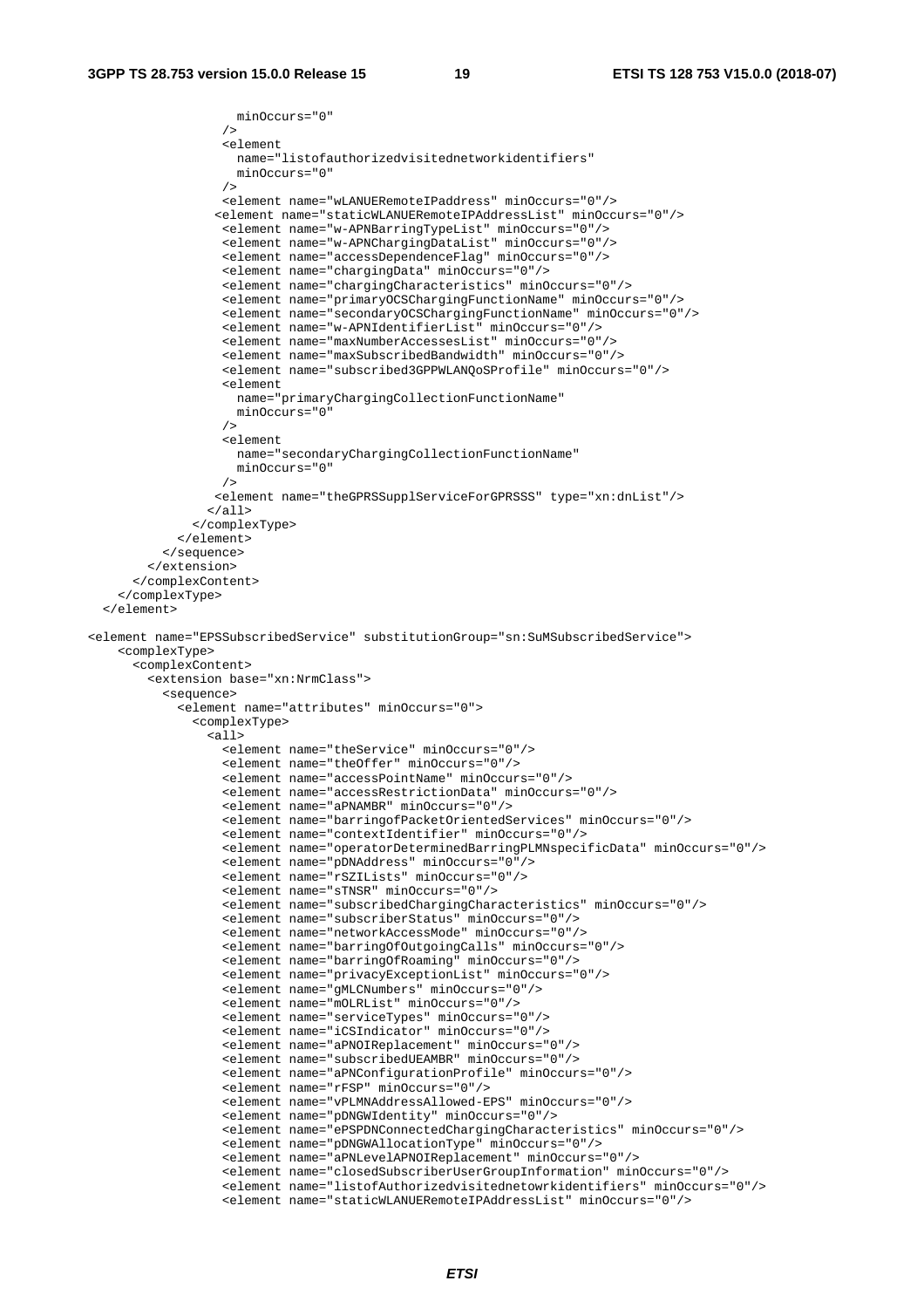```
 <element name="w-APONBarringTypeList" minOccurs="0"/> 
 <element name="w-APNChargingDataList" minOccurs="0"/> 
 <element name="wLANUERemoteIPAddress" minOccurs="0"/> 
                   <element name="accessDependenceFlag" minOccurs="0"/> 
                   <element name="chargingCharacteristics" minOccurs="0"/> 
                   <element name="primaryOCSChargingFunctionName" minOccurs="0"/> 
                   <element name="secondaryOCSChargingFunctionName" minOccurs="0"/> 
                   <element name="primaryChargingCollectionFunctionName" minOccurs="0"/> 
                   <element name="secondaryChargingCollectionFunctionName" minOccurs="0"/> 
                   <element name="w-APNIdentifierList" minOccurs="0"/> 
                   <element name="maxNumberAccessesList" minOccurs="0"/> 
                   <element name="maxSubscribedBandwidth" minOccurs="0"/> 
                   <element name="subscribed3GPPWLANQoSProfile" minOccurs="0"/> 
                   <element name="permanentUserIdentity" minOccurs="0"/> 
                   <element name="mIPSubscriberProfile" minOccurs="0"/> 
                \langleall\rangle </complexType> 
             </element> 
           </sequence> 
         </extension> 
      </complexContent> 
    </complexType> 
   </element> 
  <element 
    name="IMSSubscribedService" 
    substitutionGroup="sn:SuMSubscribedService" 
\rightarrow <complexType> 
       <complexContent> 
         <extension base="xn:NrmClass"> 
           <sequence> 
             <element name="attributes" minOccurs="0"> 
               <complexType> 
                 <all> 
                   <element name="theService" minOccurs="0"/> 
                   <element name="theOffer" minOccurs="0"/> 
                   <element name="listofauthorizedvisitednetworkidentifiers"/> 
                   <element name="registrationStatus"/> 
                   <element name="sCSCFName" minOccurs="0"/> 
                   <element name="diameterClientAddressofSCSCF" minOccurs="0"/> 
                   <element name="theServerCapabilities" type="xn:dn" minOccurs="0"/> 
                   <element 
                     name="subscribedMediaProfileIdentifier" 
                   minOccurs="0" 
 /> 
                   <element name="initialFilterCriteriaList" minOccurs="0"> 
              <complexType> 
             <sequence> 
               <element name="initialFilterCriteria" minOccurs="1" maxOccurs="unbounded"/> 
             </sequence> 
                     </complexType> 
                   </element> 
                   <element name="applicationServerInformation" minOccurs="0"/> 
                   <element name="serviceIndication" minOccurs="0"> 
              <complexType> 
             <sequence> 
               <element name="serviceIndication" minOccurs="1" maxOccurs="unbounded"/> 
             </sequence> 
                     </complexType> 
                   </element> 
                   <element 
                     name="primaryEventChargingFunctionName" 
                   minOccurs="0" 
 /> 
                   <element 
                     name="secondaryEventChargingFunctionName" 
                     minOccurs="0" 
 /> 
                   <element name="primaryChargingCollectionFunctionName"/> 
                   <element 
                    name="secondaryChargingCollectionFunctionName" 
                     minOccurs="0" 
 /> 
                   <element name="gsmSCFaddressforIMCSI" minOccurs="0"/> 
                   <element name="oIMCSI" minOccurs="0"/> 
                   <element name="vTIMCSI" minOccurs="0"/>
```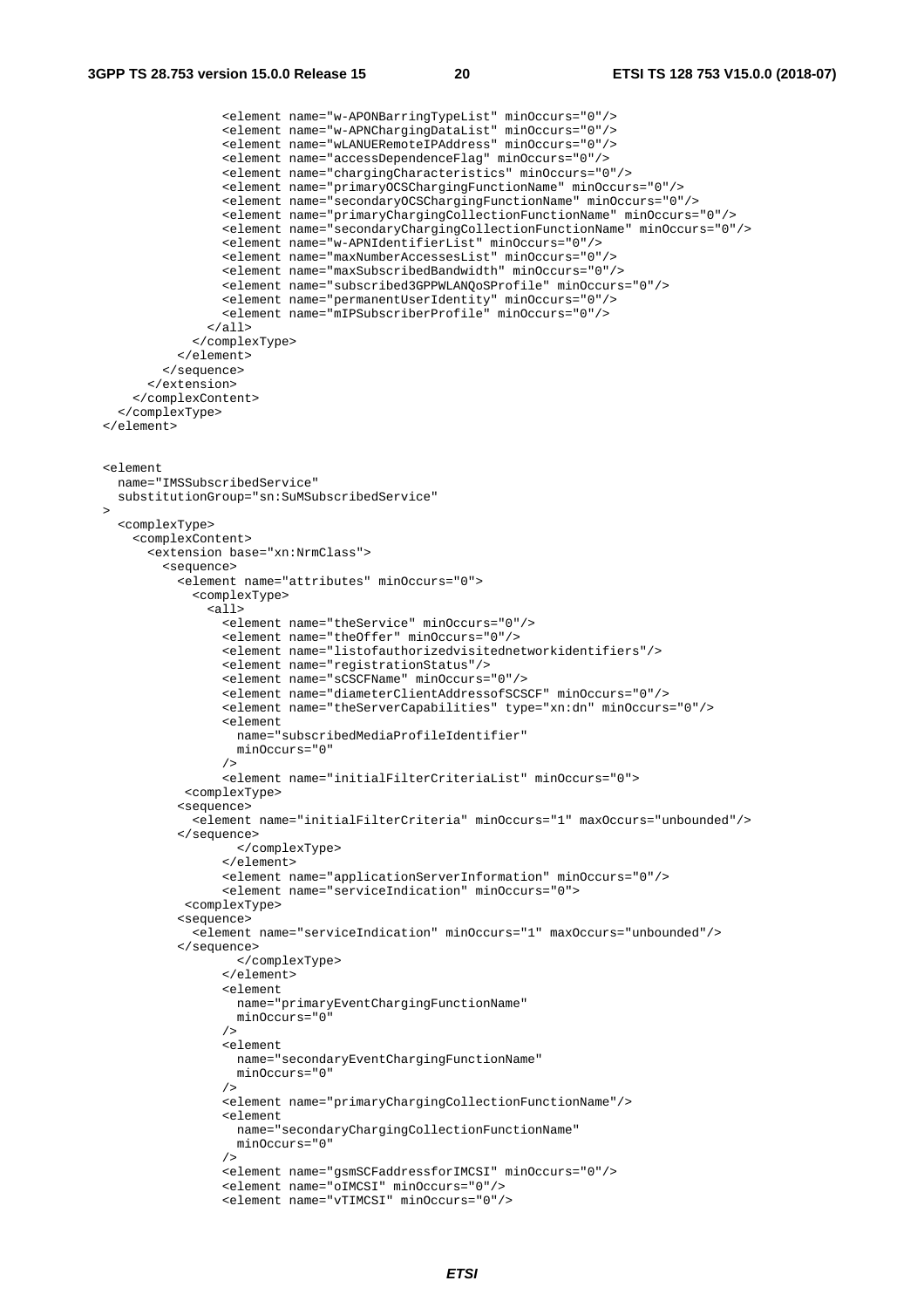```
 <element name="dIMCS" minOccurs="0"/> 
                    <element name="gAAServiceType" minOccurs="0"/> 
                    <element name="gAAServiceIdentifier" minOccurs="0"/> 
                    <element name="gBAUserSecuritySettings" minOccurs="0"/> 
                    <element name="userSecuritySetting" minOccurs="0"/> 
                    <element name="userPublicIdentity" minOccurs="0"/> 
                    <element name="gAAAuthorizationflag" minOccurs="0"/> 
                    <element name="keyLifetime" minOccurs="0"/> 
                    <element name="uICCSecurityType" minOccurs="0"/> 
                    <element name="nAFGroupIdentity" minOccurs="0"/> 
                  </all> 
               </complexType> 
             </element> 
           </sequence> 
         </extension> 
       </complexContent> 
     </complexType> 
  \epsilon/element>
   <element name="SuMServiceProfile" substitutionGroup="xn:SubNetworkOptionallyContainedNrmClass" 
type="xn:NrmClass" abstract="true"/> 
   <element 
    name="CSServiceProfile" 
     substitutionGroup="sn:SuMServiceProfile" 
\rightarrow <complexType> 
       <complexContent> 
         <extension base="sn:Common3GPPAccessServiceProfile"> 
           <sequence> 
             <element name="attributes" minOccurs="0"> 
                <complexType> 
                 \overline{311} <element name="theSpecification" minOccurs="0"/> 
                    <element name="basicMSISDNIndicator" minOccurs="0"/> 
                    <element name="mSISDNAlertIndicator" minOccurs="0"/> 
                    <element name="vLRNumber"/> 
                    <element name="mSCNumber"/> 
                    <element name="subscriptionRestriction" minOccurs="0"/> 
                    <element name="mSCAreaRestrictedFlag"/> 
                    <element name="oDBinducedBarringData" minOccurs="0"/> 
                    <element name="roamingRestrictionDueToUnsupportedFeature"/> 
                    <element name="lSAIdentity" minOccurs="0"/> 
                    <element name="lSAPriority" minOccurs="0"/> 
                    <element name="lSAPreferentialAccessIndicator" minOccurs="0"/> 
                    <element name="lSAActiveModeSupportIndicator" minOccurs="0"/> 
                    <element name="lSAOnlyAccessIndicator" minOccurs="0"/> 
                    <element name="lSAActiveModeIndicator" minOccurs="0"/> 
                    <element name="vPLMNIdentifier" minOccurs="0"/> 
                    <element name="ageIndicator" minOccurs="0"/> 
                    <element name="lMSI"/> 
                    <element name="mobileStationCategory"/> 
                    <element name="lMUIdentifier" minOccurs="0"/> 
                    <element name="mNRRMSC"/> 
                    <element name="notificationToCSEFlagForODB" minOccurs="0"/> 
                    <element name="gsmSCFaddresslistForODB" minOccurs="0"/> 
                    <element name="messagesWaitingData" minOccurs="0"/> 
                    <element name="mobileStationNotReachableFlag" minOccurs="0"/> 
                    <element name="memoryCapacityExceededFlag"/> 
                    <element name="traceReference" minOccurs="0"/> 
                    <element name="traceType" minOccurs="0"/> 
                    <element name="operationsSystemsIdentity" minOccurs="0"/> 
                    <element name="hLRTraceType" minOccurs="0"/> 
                    <element name="mAPErrorOnTrace" minOccurs="0"/> 
                    <element name="traceActivatedInVLR" minOccurs="0"/> 
                    <element name="provisionOfBearerService"/> 
                    <element name="provisionOfTeleservice"/> 
                    <element name="bCAllocation" minOccurs="0"/> 
                    <element name="checkSSIndicator"/> 
                    <element name="mSPurgedForNonGPRSFlag"/> 
                    <element name="barringOfIncomingCalls" minOccurs="0"/> 
                    <element name="barringOfPremiumRateCalls" minOccurs="0"/> 
                    <element 
                     name="barringOfSupplementaryServiceManagement" 
                     minOccurs="0" 
 /> 
                    <element 
                      name="barringOfRegistrationOfCallForwarding"
```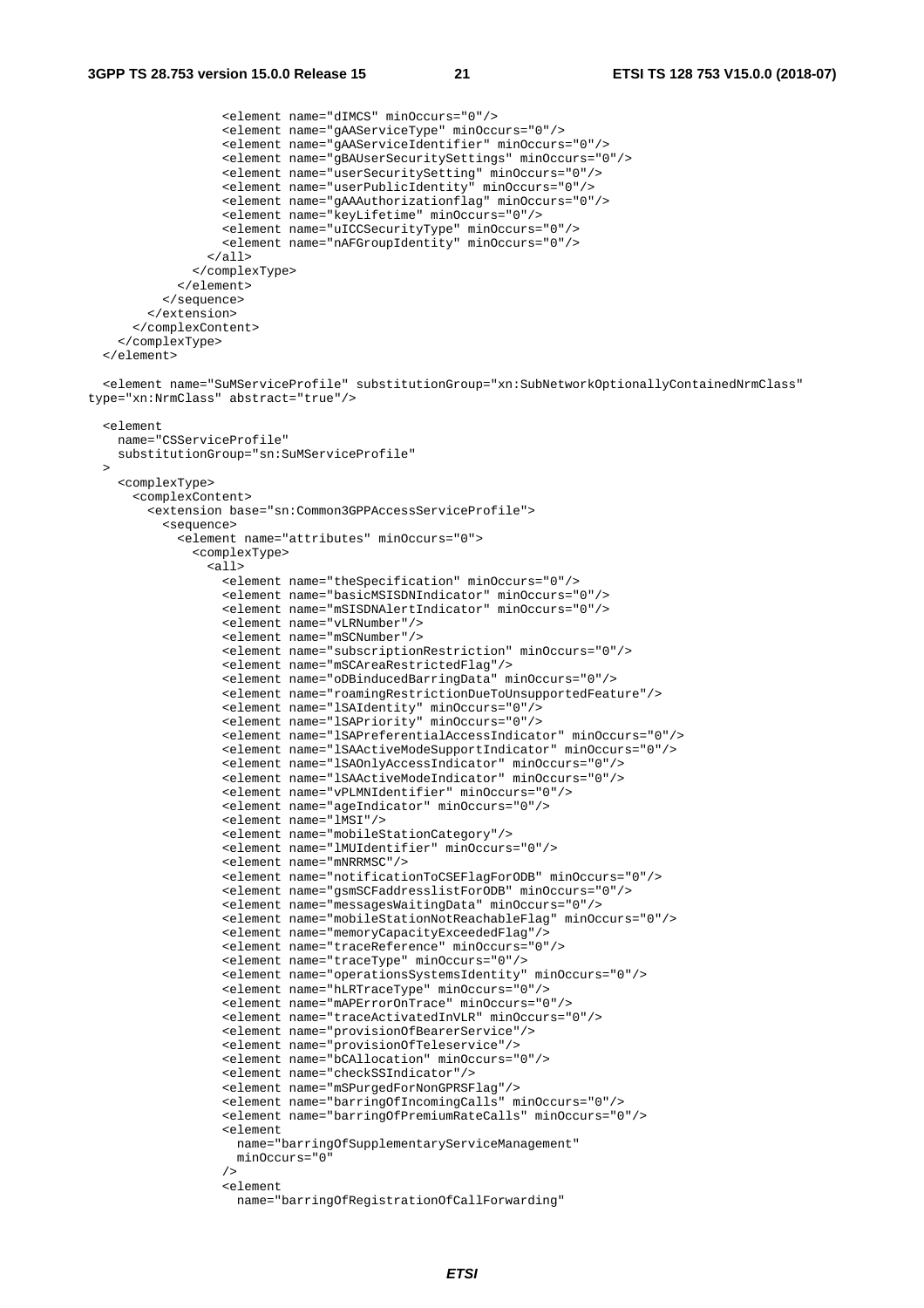minOccurs="0"

```
 /> 
                 <element 
                  name="barringOfInvocationOfCallTransfer" 
                   minOccurs="0" 
 /> 
                 <element name="vGCSGroupMembershipList" minOccurs="0"/> 
                 <element name="vBSGroupMembershipList" minOccurs="0"/> 
                 <element 
                  name="broadcastCallInitiationAllowedList" 
                  minOccurs="0" 
 /> 
                 <element 
                  name="originatingCAMELSubscriptionInformationOCSI" 
                  minOccurs="0" 
 /> 
                 <element 
                  name="terminatingCAMELSubscriptionInformationTCSI" 
                 minOccurs="0" 
 /> 
                 <element 
                  name="vMSCTerminatingCAMELSubscriptionInformationVTCSI" 
                  minOccurs="0" 
                / <element 
                  name="locationInformationSubscriberStateInformation" 
                  minOccurs="0" 
 /> 
                 <element 
                  name="uSSDCAMELSubscriptionInformationUCSI" 
                 minOccurs="0" 
 /> 
                 <element name="sSInvocationNotificationSSCSI" minOccurs="0"/> 
                 <element 
                  name="translationInformationFlagTIFCSI" 
                  minOccurs="0" 
 /> 
                 <element 
                  name="dialledServiceCAMELSubscriptionInformationDCSI" 
                  minOccurs="0" 
 /> 
                 <element 
                  name="uSSDGeneralCAMELServiceInformationUGCSI" 
                  minOccurs="0" 
 /> 
                 <element 
                  name="oCSINegotiatedCAMELCapabilityHandling" 
                  minOccurs="0" 
                / <element 
                  name="sSCSINegotiatedCAMELCapabilityHandling" 
                  minOccurs="0" 
 /> 
                 <element 
                  name="vTCSINegotiatedCAMELCapabilityHandling" 
                  minOccurs="0" 
 /> 
                 <element 
                 name="shortMessageServiceCAMELSubscriptionInformationMOSMSCSI" 
                  minOccurs="0" 
 /> 
                 <element 
                 name="shortMessageServiceCAMELSubscriptionInformationMTSMSCSI" 
                  minOccurs="0" 
 /> 
                 <element 
                  name="mOSMSCSIVLRNegotiatedCAMELCapabilityHandling" 
                  minOccurs="0" 
 /> 
                \leq \leq \leq \leq \leq name="mTSMSCSIVLRNegotiatedCAMELCapabilityHandling" 
                  minOccurs="0" 
 /> 
                 <element 
                  name="mCSINegotiatedCAMELCapabilityHandling" 
                  minOccurs="0" 
 /> 
                 <element name="vLRSupportedCAMELPhases" minOccurs="0"/>
```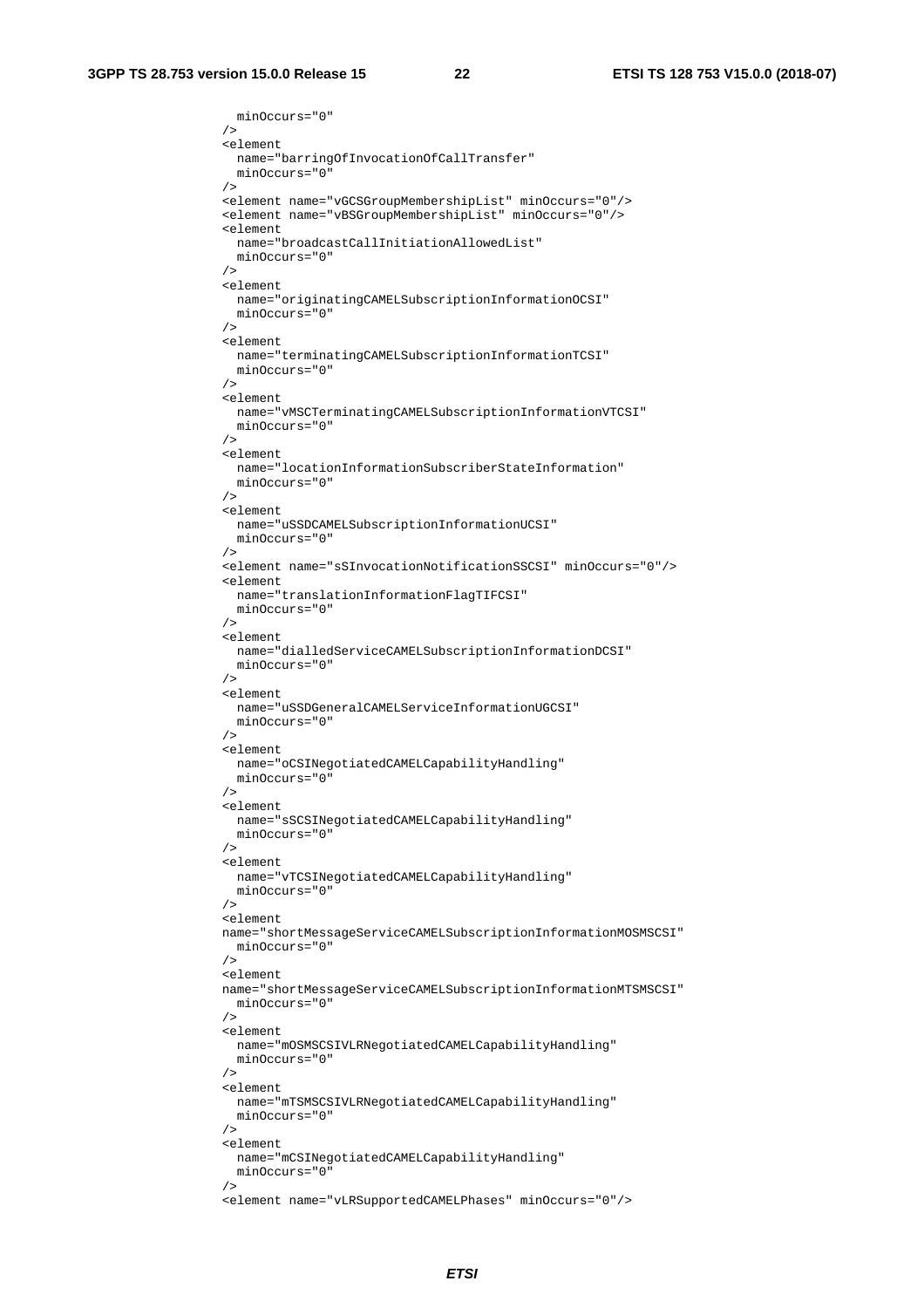<element name="gsmSCFaddressforCSI" minOccurs="0"/> <element name="vLROfferedCAMEL4CSIs" minOccurs="0"/> <element name="iSTAlertTimer" minOccurs="0"/> <element name="cSAllocationRetentionpriority" minOccurs="0"/> <element name="theCSSupplServiceForCSSP" type="xn:dnList"/>  $\langle$ all $\rangle$  </complexType> </element> </sequence> </extension> </complexContent> </complexType> </element> <element name="GPRSServiceProfile" substitutionGroup="sn:SuMServiceProfile"  $\rightarrow$  <complexType> <complexContent> <extension base="sn:PSCommonServiceProfile"> <sequence> <element name="attributes" minOccurs="0"> <complexType> <all> <element name="theSpecification" minOccurs="0"/> <element name="basicMSISDNIndicator" minOccurs="0"/> <element name="mSISDNAlertIndicator" minOccurs="0"/> <element name="vLRNumber" minOccurs="0"/> <element name="lSAIdentity" minOccurs="0"/> <element name="lSAPriority" minOccurs="0"/> <element name="lSAPreferentialAccessIndicator" minOccurs="0"/> <element name="lSAActiveModeSupportIndicator" minOccurs="0"/> <element name="lSAOnlyAccessIndicator" minOccurs="0"/> <element name="lSAActiveModeIndicator" minOccurs="0"/> <element name="vPLMNIdentifier" minOccurs="0"/> <element name="ageIndicator" minOccurs="0"/> <element name="sGSNNumber" minOccurs="0"/> <element name="gGSNNumber" minOccurs="0"/> <element name="mNRG" minOccurs="0"/> <element name="provisionofTeleservice" minOccurs="0"/> <element name="transferofSMoption" minOccurs="0"/> <element name="mSpurgedforGPRSflag" minOccurs="0"/> <element name="pDPType" minOccurs="0"/> <element name="pDPAddress" minOccurs="0"/> <element name="vPLMNAddressAllowed" minOccurs="0"/> <element name="gGSNlist" minOccurs="0"/> <element name="qualityofServiceSubscribed" minOccurs="0"/> <element name="pDPContextIdentifier" minOccurs="0"/> <element name="pDPContextChargingCharacteristics" minOccurs="0" /> <element name="gPRSCAMELSubscriptionInformationGPRSCSI" minOccurs="0" /> <element name="mOShortMessageServiceCAMELSubscriptionInformationMOSMSCSI" minOccurs="0" /> <element name="mTShortMessageServiceCAMELSubscriptionInformationMTSMSCSI" minOccurs="0" /> <element name="mOSMSCSISGSNNegotiatedCAMELCapabilityHandling" minOccurs="0" />  $\leq$   $\leq$   $\leq$   $\leq$   $\leq$  name="mTSMSCSISGSNNegotiatedCAMELCapabilityHandling" minOccurs="0" /> <element name="mobilityManagementforGPRSeventnotificationMGCSI" minOccurs="0" /> <element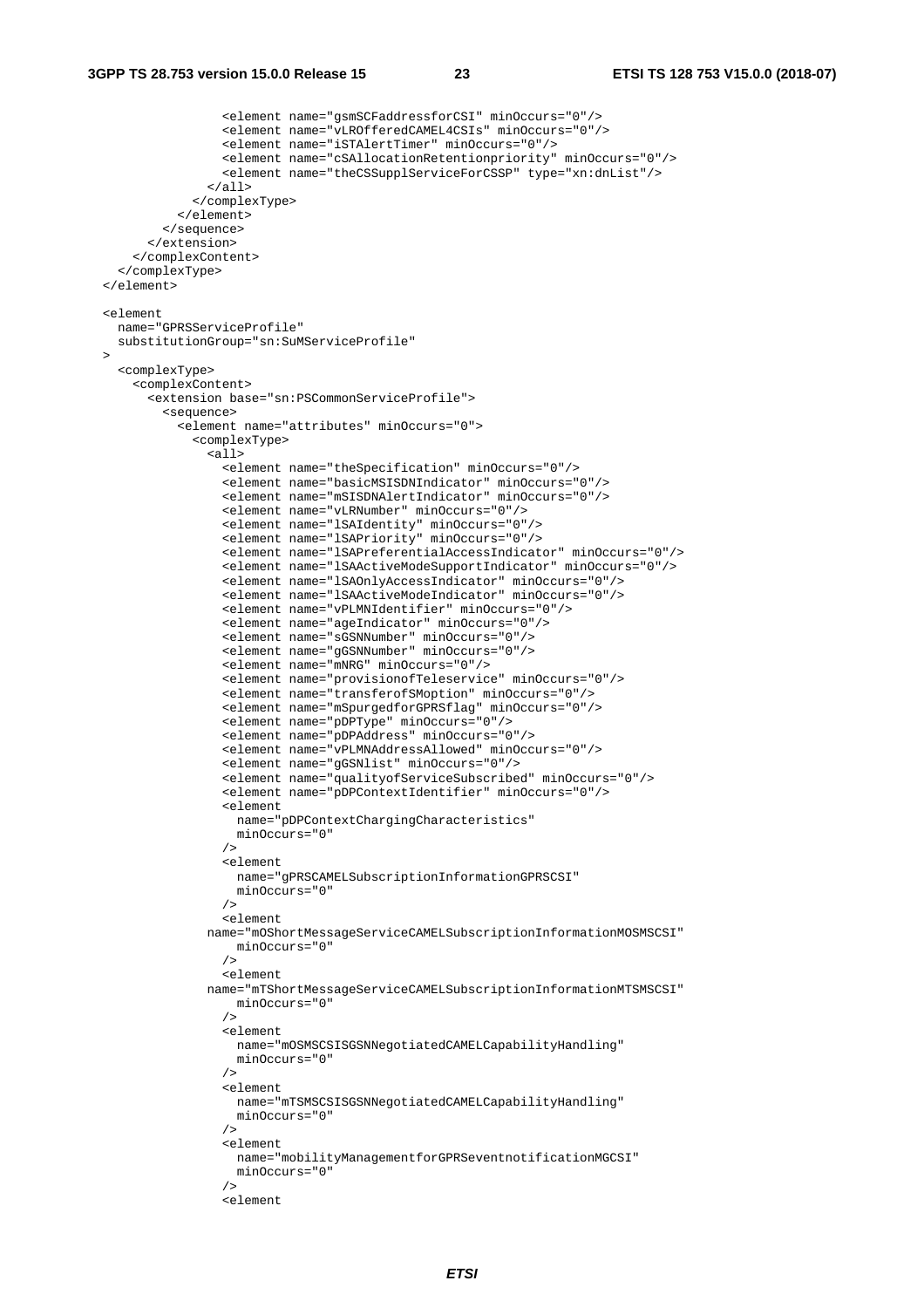```
 name="mGCSINegotiatedCAMELCapabilityHandling" 
                     minOccurs="0" 
 /> 
                    <element 
                     name="gPRSCSINegotiatedCAMELCapabilityHandling" 
                     minOccurs="0" 
 /> 
                    <element name="sGSNSupportedCAMELPhases" minOccurs="0"/> 
                    <element name="sGSNOfferedCAMEL4CSIs" minOccurs="0"/> 
                    <element name="gsmSCFaddressforCSI" minOccurs="0"/> 
                    <element name="gSMSCFaddresslistForODB" minOccurs="0"/> 
                    <element name="iPSMGWNumber" minOccurs="0"/> 
                    <element name="mNRR-SGSN" minOccurs="0"/> 
                    <element name="notificationToCSEFlagForODB" minOccurs="0"/> 
                    <element name="theGPRSSupplServiceForGPRSSP" type="xn:dnList"/> 
                 \langleall\rangle </complexType> 
             </element> 
           </sequence> 
         </extension> 
       </complexContent> 
     </complexType> 
   </element> 
<element name="EPSServiceProfile" substitutionGroup="sn:SuMServiceProfile"> 
     <complexType> 
       <complexContent> 
         <extension base="sn:PSCommonServiceProfile"> 
           <sequence> 
             <element name="attributes" minOccurs="0"> 
               <complexType> 
                 <all> 
                    <element name="theSpecification" minOccurs="0"/> 
                    <element name="aPNAMBR" minOccurs="0"/> 
                    <element name="contextIdentifier" minOccurs="0"/> 
                    <element name="pDNAddress" minOccurs="0"/> 
                    <element name="aPNOIReplacement" minOccurs="0"/> 
                    <element name="subscribedUEAMBR" minOccurs="0"/> 
                    <element name="aPNConfigurationProfile" minOccurs="0"/> 
                    <element name="rFSP" minOccurs="0"/> 
                    <element name="pDNGWIdentity" minOccurs="0"/> 
                    <element name="ePSPDNConnectionChargingCharacteristics" minOccurs="0"/> 
                    <element name="pDNGWAllocationType" minOccurs="0"/> 
                    <element name="aPNLevelAPNOIReplacement" minOccurs="0"/> 
                    <element name="roamingRestrictionsDueToUnsupportedFeatureMME" minOccurs="0"/> 
                    <element name="roamingRestrictionsDueToUnsupportedFeatureSGSN" minOccurs="0"/> 
                    <element name="mSPurgedForEPSFlag" minOccurs="0"/> 
                    <element name="uRRPMME" minOccurs="0"/> 
                    <element name="mMEName" minOccurs="0"/> 
                    <element name="sGSNName" minOccurs="0"/> 
                    <element name="iWFNumber" minOccurs="0"/> 
                    <element name="sGSNAreaRestrictedFlag" minOccurs="0"/> 
                    <element name="permanentUserIdentity" minOccurs="0"/> 
                    <element name="vPLMNAddressAllowed-EPS" minOccurs="0"/> 
                    <element name="theOptHandover3GPP2Par" type="xn:dn"/> 
                    <element name="theNon3GPPAccessPar" type="xn:dn"/> 
                    </all> 
               </complexType> 
             </element> 
           </sequence> 
         </extension> 
       </complexContent> 
     </complexType> 
   </element> 
<element name="PSCommonServiceProfile" abstract="true" substitutionGroup="sn:SuMServiceProfile"> 
     <complexType> 
       <complexContent> 
         <extension base="sn:Common3GPPAccessServiceProfile"> 
           <sequence> 
             <element name="attributes" minOccurs="0"> 
               <complexType> 
                  <all> 
                   <element name="roamingRestrictedintheSGSNduetounsupportedfeature" minOccurs="0"/> 
                    <element name="barringofPacketOrientedServices" minOccurs="0"/> 
                    <element name="traceActivatedinSGSN" minOccurs="0"/> 
                    <element name="iPAddressOfTraceCollectionEntity" minOccurs="0"/> 
                    <element name="accessPointName" minOccurs="0"/> 
                    <element name="subscribedChargingCharacteristics" minOccurs="0"/>
```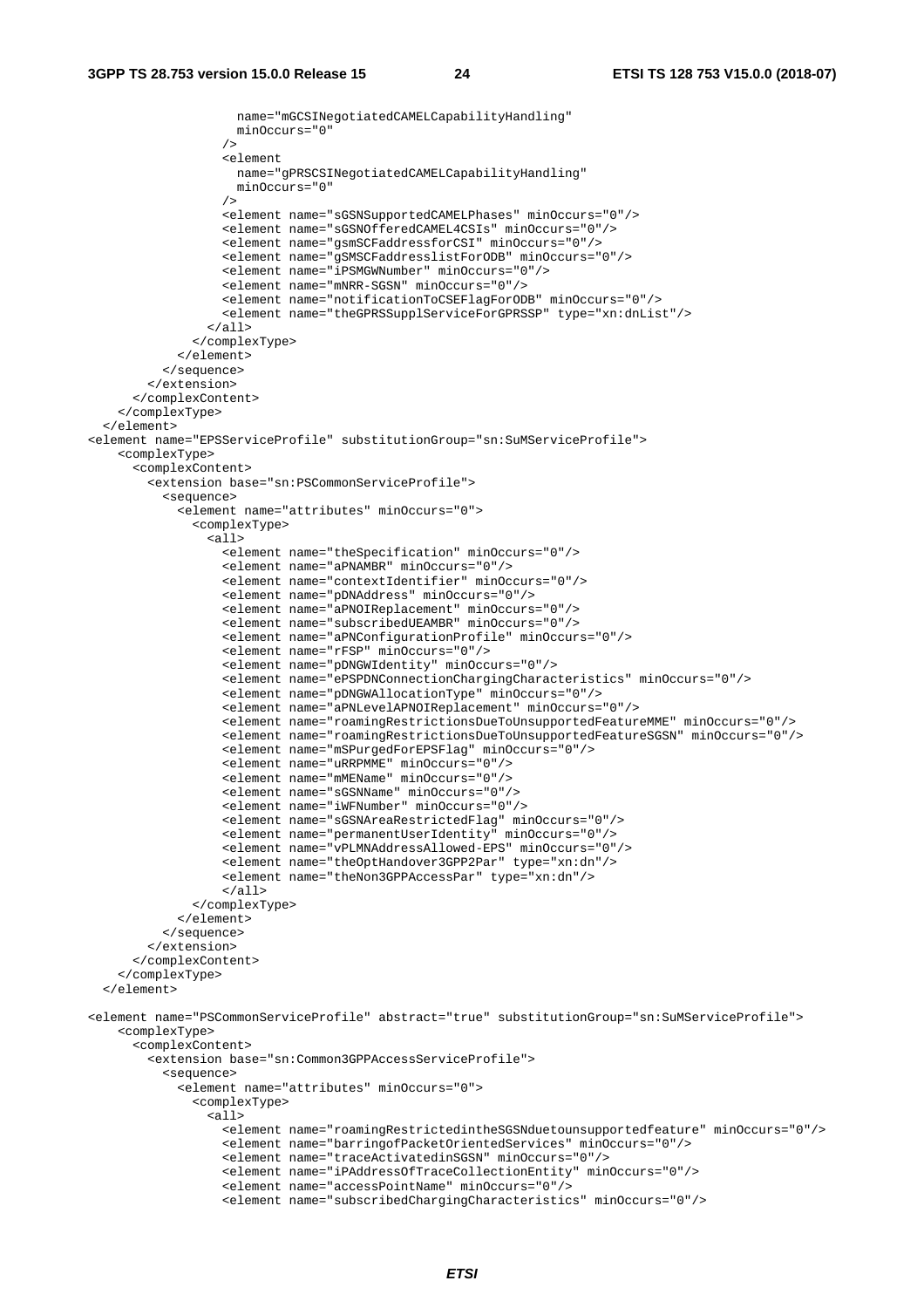```
 <element name="sTNSR" minOccurs="0"/> 
                    <element name="closedSubscriberGroupInformation" minOccurs="0"/> 
                    <element name="theIWANPar" type="xn:dn" minOccurs="0"/> 
                 \epsilon/all\epsilon </complexType> 
              </element> 
           </sequence> 
         </extension> 
       </complexContent> 
     </complexType> 
   </element> 
<element name="Common3GPPAccessServiceProfile" abstract="true" 
substitutionGroup="sn:SuMServiceProfile"> 
     <complexType> 
       <complexContent> 
         <extension base="sn:SuMServiceProfile"> 
           <sequence> 
              <element name="attributes" minOccurs="0"> 
                <complexType> 
                  <all> 
                    <element name="rSZILists" minOccurs="0"/> 
                    <element name="accessRestrictionData" minOccurs="0" /> 
                    <element name="subscriberStatus" minOccurs="0"/> 
                    <element name="barringOfOutgoingCalls" minOccurs="0"/> 
                    <element name="barringOfRoaming" minOccurs="0"/> 
                    <element name="operatorDeterminedBarringPLMNspecificData" minOccurs="0"/> 
                    <element name="traceReference2" minOccurs="0"/> 
                    <element name="traceDepth" minOccurs="0"/> 
                    <element name="listOfNETypestoTrace" minOccurs="0"/> 
                    <element name="triggeringEvents" minOccurs="0"/> 
                    <element name="listOfInterfacesToTrace" minOccurs="0"/> 
                    <element name="privacyExceptionList" minOccurs="0"/> 
                    <element name="gMLCNumbers" minOccurs="0"/> 
                    <element name="iCSIndicator" minOccurs="0"/> 
                    <element name="mOLRList" minOccurs="0"/> 
                    <element name="serviceTypes" minOccurs="0"/> 
                    <element name="networkAccessMode" minOccurs="0"/> 
                 \langleall\rangle </complexType> 
              </element> 
           </sequence> 
         </extension> 
       </complexContent> 
     </complexType> 
   </element> 
<element name="IWANParameters" substitutionGroup="xn:SubNetworkOptionallyContainedNrmClass"> 
     <complexType> 
       <complexContent> 
         <extension base="xn:NrmClass"> 
           <sequence> 
              <element name="attributes" minOccurs="0"> 
                <complexType> 
                 \overline{\text{cal1}} <element name="w-APN" minOccurs="0"/> 
                    <element name="listofauthorizedvisitednetworkidentifiers" minOccurs="0"/> 
                    <element name="threeGPPAAAServerName" minOccurs="0" /> 
                    <element name="threeGPPAAAProxyName" minOccurs="0"/> 
                    <element name="wLANUERemoteIPaddress" minOccurs="0"/> 
                    <element name="statisWLANUERemoteIPAddressList" minOccurs="0"/> 
                    <element name="w-APNBarringTypeList" minOccurs="0"/> 
                    <element name="w-APNChargingDataList" minOccurs="0"/> 
                    <element name="accessDependenceFlag" minOccurs="0"/> 
                    <element name="i-WLANAccessType" minOccurs="0"/> 
                    <element name="wLANIdentifierList" minOccurs="0"/> 
                    <element name="maxNumberAccessesList" minOccurs="0"/> 
                    <element name="maxSubscribedBandwidth" minOccurs="0"/> 
                    <element name="subscribed3GPPWLANQoSProfile" minOccurs="0"/> 
                    <element name="chargingChracteristics" minOccurs="0"/> 
                    <element name=" primaryOCSChargingFunctionName" minOccurs="0"/> 
                    <element name="secondaryOCSChargingFunctionName" minOccurs="0"/> 
                    <element name="primaryChargingCollectionFunctionName" minOccurs="0"/> 
                    <element name="secondaryChargingCollectionFunctionName" minOccurs="0"/> 
                    <element name="userStatus" minOccurs="0"/> 
                 \langleall\rangle </complexType> 
              </element>
```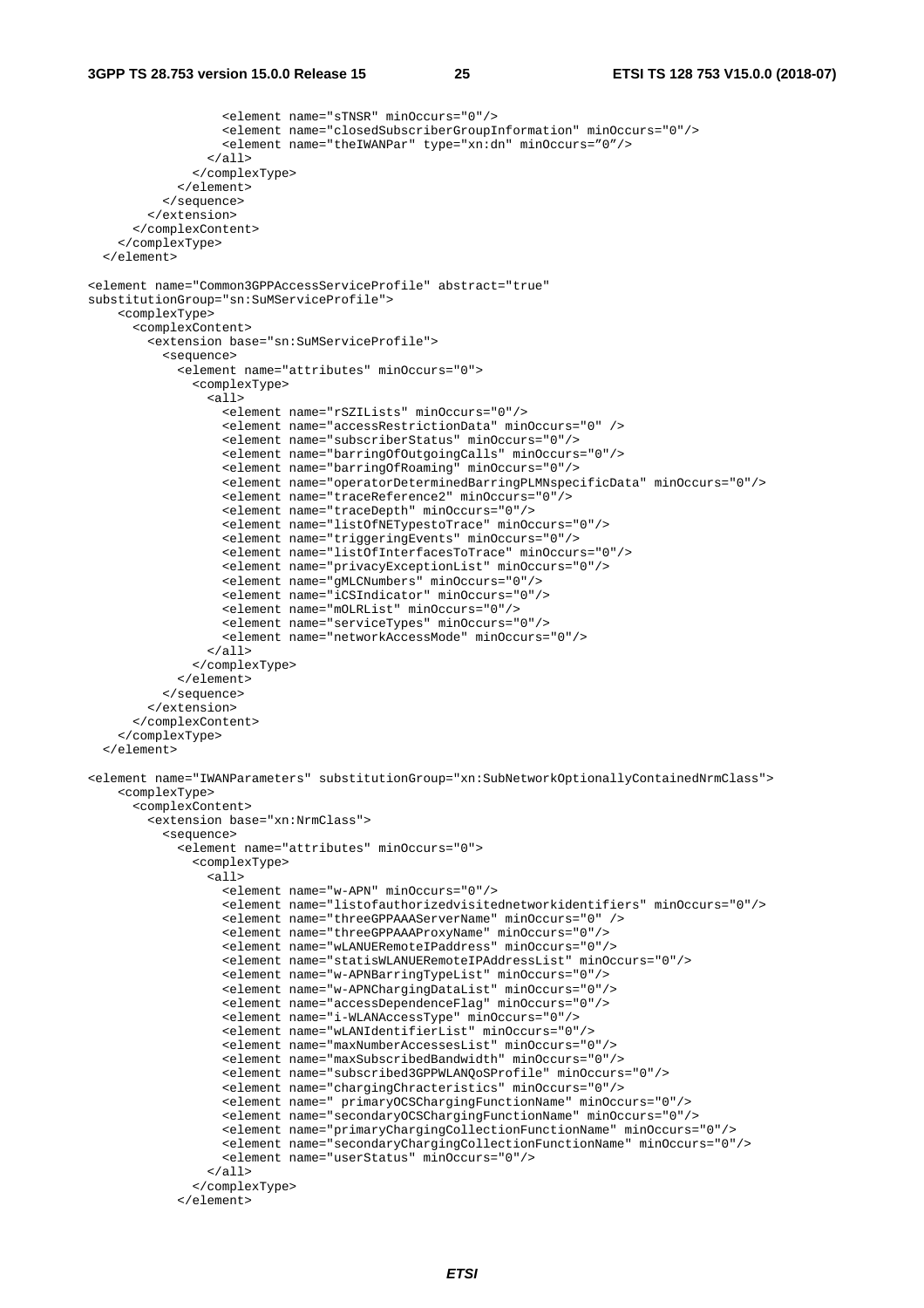```
 </sequence> 
          </extension> 
       </complexContent> 
     </complexType> 
   </element> 
<element name="OptHandover3GPP2Parameters" 
substitutionGroup="xn:SubNetworkOptionallyContainedNrmClass"> 
     <complexType> 
       <complexContent> 
          <extension base="xn:NrmClass"> 
            <sequence> 
              <element name="attributes" minOccurs="0"> 
                <complexType> 
                  <all> 
                    <element name="rATType" minOccurs="0"/> 
                 \langle/all\rangle </complexType> 
              </element> 
            </sequence> 
          </extension> 
       </complexContent> 
     </complexType> 
   </element> 
<element name="Non3GPPAccessParameters" 
substitutionGroup="xn:SubNetworkOptionallyContainedNrmClass"> 
     <complexType> 
       <complexContent> 
          <extension base="xn:NrmClass"> 
            <sequence> 
              <element name="attributes" minOccurs="0"> 
                <complexType> 
                 \overline{\text{cal1}} <element name="rATType" minOccurs="0"/> 
                     <element name="visitedNetworkIdentifier" minOccurs="0"/> 
                     <element name="mIPSubscriberProfile" minOccurs="0"/> 
                     <element name="permanentUserIdentity" minOccurs="0"/> 
                 \langleall\rangle </complexType> 
              </element> 
            </sequence> 
          </extension> 
       </complexContent> 
     </complexType> 
   </element> 
   <element 
     name="IMSServiceProfile" 
     substitutionGroup="sn:SuMServiceProfile" 
   > 
     <complexType> 
       <complexContent> 
          <extension base="xn:NrmClass"> 
            <sequence> 
              <element name="attributes" minOccurs="0"> 
                <complexType> 
                  <all> 
                     <element name="theSpecification" minOccurs="0"/> 
                     <element name="listofauthorizedvisitednetworkidentifiers"/> 
                     <element name="registrationStatus"/> 
                     <element name="sCSCFName" minOccurs="0"/> 
                     <element name="diameterClientAddressofSCSCF" minOccurs="0"/> 
                     <element name="theServerCapabilities" type="xn:dn" minOccurs="0"/> 
                     <element 
                       name="subscribedMediaProfileIdentifier" 
                     minOccurs="0" 
 /> 
                     <element name="initialFilterCriteriaList" minOccurs="0"> 
               <complexType> 
              <sequence> 
                <element name="initialFilterCriteria" minOccurs="1" maxOccurs="unbounded"/> 
              </sequence> 
                       </complexType> 
                     </element> 
                     <element name="applicationServerInformation" minOccurs="0"/> 
                     <element name="serviceIndicationList" minOccurs="0"> 
               <complexType>
```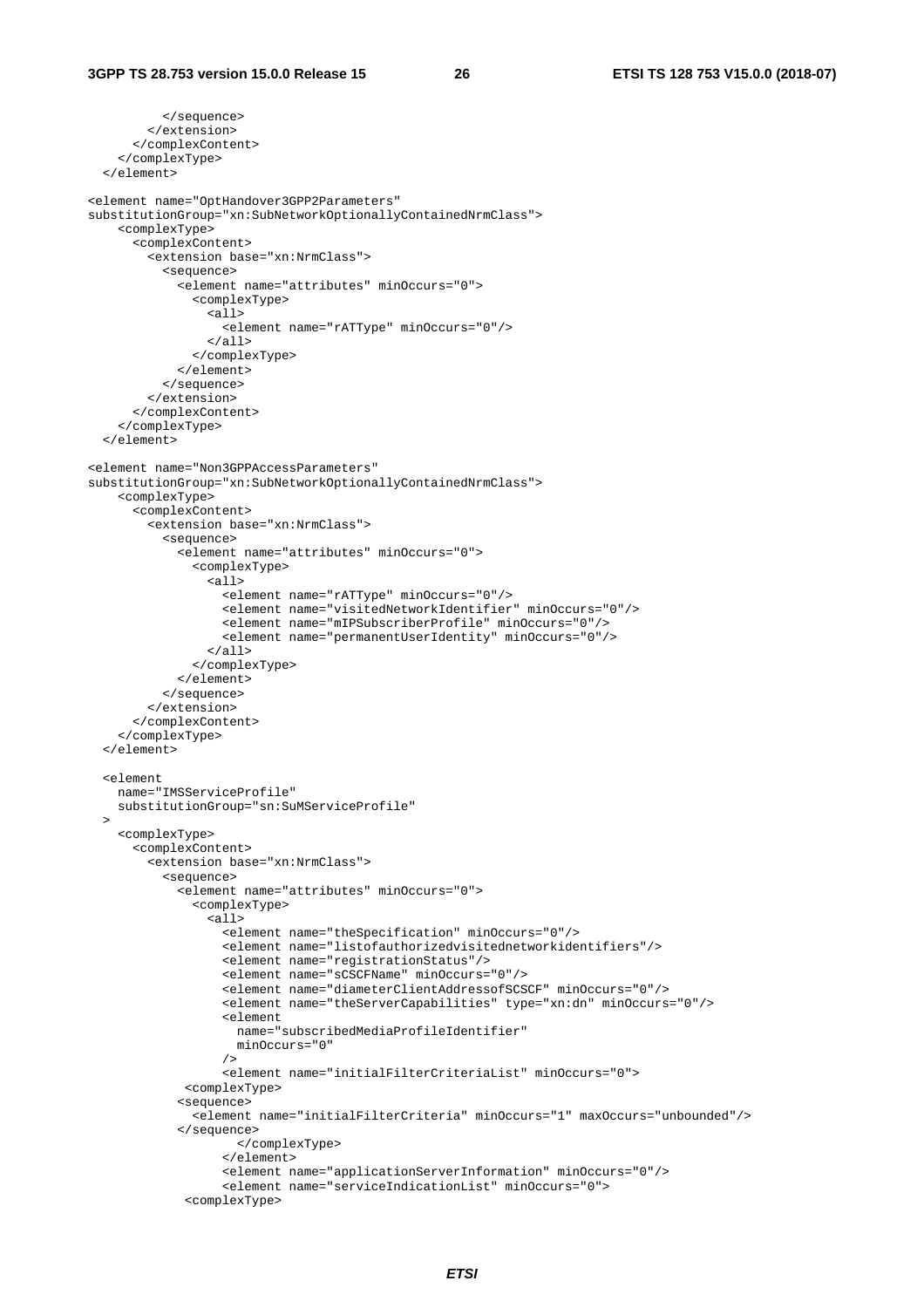```
 <sequence> 
                <element name="serviceIndication" minOccurs="1" maxOccurs="unbounded"/> 
              </sequence> 
                      </complexType> 
                    </element> 
                    <element 
                     name="primaryEventChargingFunctionName" 
                    minOccurs="0" 
 /> 
                    <element 
                     name="secondaryEventChargingFunctionName" 
                     minOccurs="0" 
 /> 
                    <element name="primaryChargingCollectionFunctionName"/> 
                    <element 
                     name="secondaryChargingCollectionFunctionName" 
                     minOccurs="0" 
 /> 
                    <element name="gsmSCFaddressforIMCSI" minOccurs="0"/> 
                    <element name="iMSSFaddressforIMCSI" minOccurs="0"/> 
                    <element name="oIMCSI" minOccurs="0"/> 
                    <element name="vTIMCSI" minOccurs="0"/> 
                    <element name="dIMCS" minOccurs="0"/> 
                    <element name="gAAServiceType" minOccurs="0"/> 
                    <element name="gAAServiceIdentifier" minOccurs="0"/> 
                    <element name="gBAUserSecuritySettings" minOccurs="0"/> 
                    <element name="userSecuritySetting" minOccurs="0"/> 
                    <element name="userPublicIdentity" minOccurs="0"/> 
                    <element name="gAAAuthorizationflag" minOccurs="0"/> 
                    <element name="keyLifetime" minOccurs="0"/> 
                    <element name="uICCSecurityType" minOccurs="0"/> 
                    <element name="nAFGroupIdentity" minOccurs="0"/> 
                    <element name="thePublicId" type="xn:dnList"/> 
                  </all> 
               </complexType> 
             </element> 
           </sequence> 
         </extension> 
       </complexContent> 
     </complexType> 
   </element> 
   <complexType name="IMSPublicIdentificationType"> 
     <complexContent> 
       <extension base="sn:SuMIdentityType"> 
     <all> 
       <element name="publicUserIdentity" type="string" minOccurs="0"/> 
       <element name="barringIndication" type="sn:binEnum" minOccurs="0"/> 
    \langleall\rangle </extension> 
     </complexContent> 
   </complexType> 
<element name="IMSPublicIdentification" type="sn:IMSPublicIdentificationType" 
substitutionGroup="sn:SuMIdentity"/> 
   <simpleType name="binEnum"> 
     <restriction base="string"> 
       <enumeration value="FALSE"/> 
       <enumeration value="TRUE"/> 
     </restriction> 
  </simpleType> 
   <simpleType name="multinumberingMSISDNIndicator"> 
     <restriction base="string"> 
       <enumeration value="BASIC"/> 
       <enumeration value="ALERT"/> 
     </restriction> 
  </simpleType> 
   <complexType name="multinumberingMSISDNList"> 
     <sequence minOccurs="0" maxOccurs="unbounded"> 
       <element name="mSISDN" type="string"/> 
       <element name="indicator" type="sn:multinumberingMSISDNIndicator"/> 
     </sequence> 
  </complexType>
```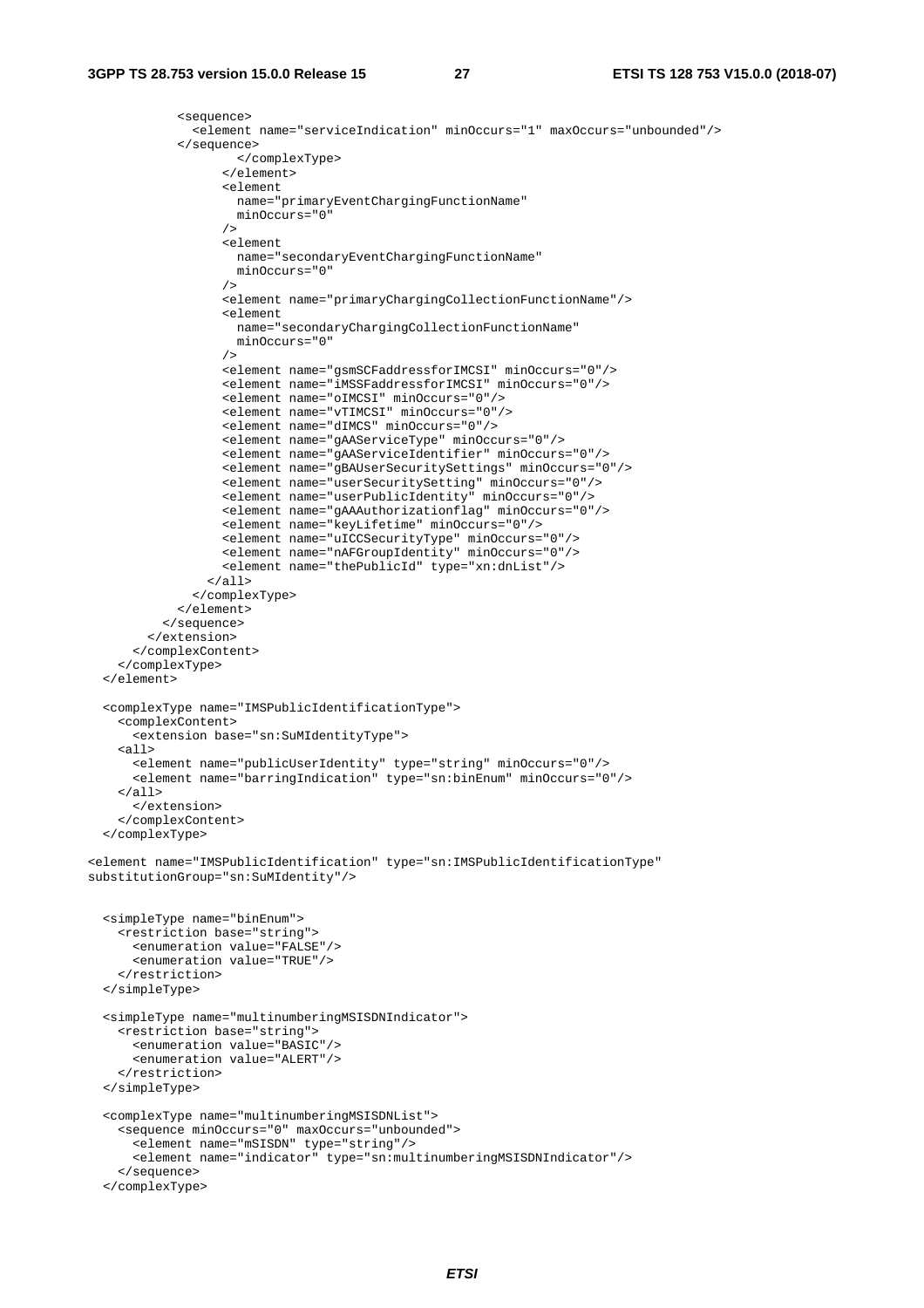```
 <complexType name="ServerCapabilitiesType"> 
     <complexContent> 
       <extension base="sn:SuMServiceParameterType"> 
          <all> 
            <element name="serverCapabilities"/> 
          </all> 
       </extension> 
     </complexContent> 
   </complexType> 
   <element name="ServerCapabilities" type="sn:ServerCapabilitiesType" 
substitutionGroup="sn:SuMServiceParameter"/> 
   <complexType name="SuMIdentityType"> 
    <complexContent> 
      <restriction base="xn:NrmClass"/> 
     </complexContent> 
   </complexType> 
   <complexType name="SuMServiceParameterType"> 
     <complexContent> 
       <restriction base="xn:NrmClass"/> 
     </complexContent> 
   </complexType> 
<element name="SuMIdentity" type="sn:SuMIdentityType" 
substitutionGroup="xn:SubNetworkOptionallyContainedNrmClass" abstract="true"/> 
<element name="SuMServiceParameter" type="sn:SuMServiceParameterType" 
substitutionGroup="xn:SubNetworkOptionallyContainedNrmClass" abstract="true"/>
```
</schema>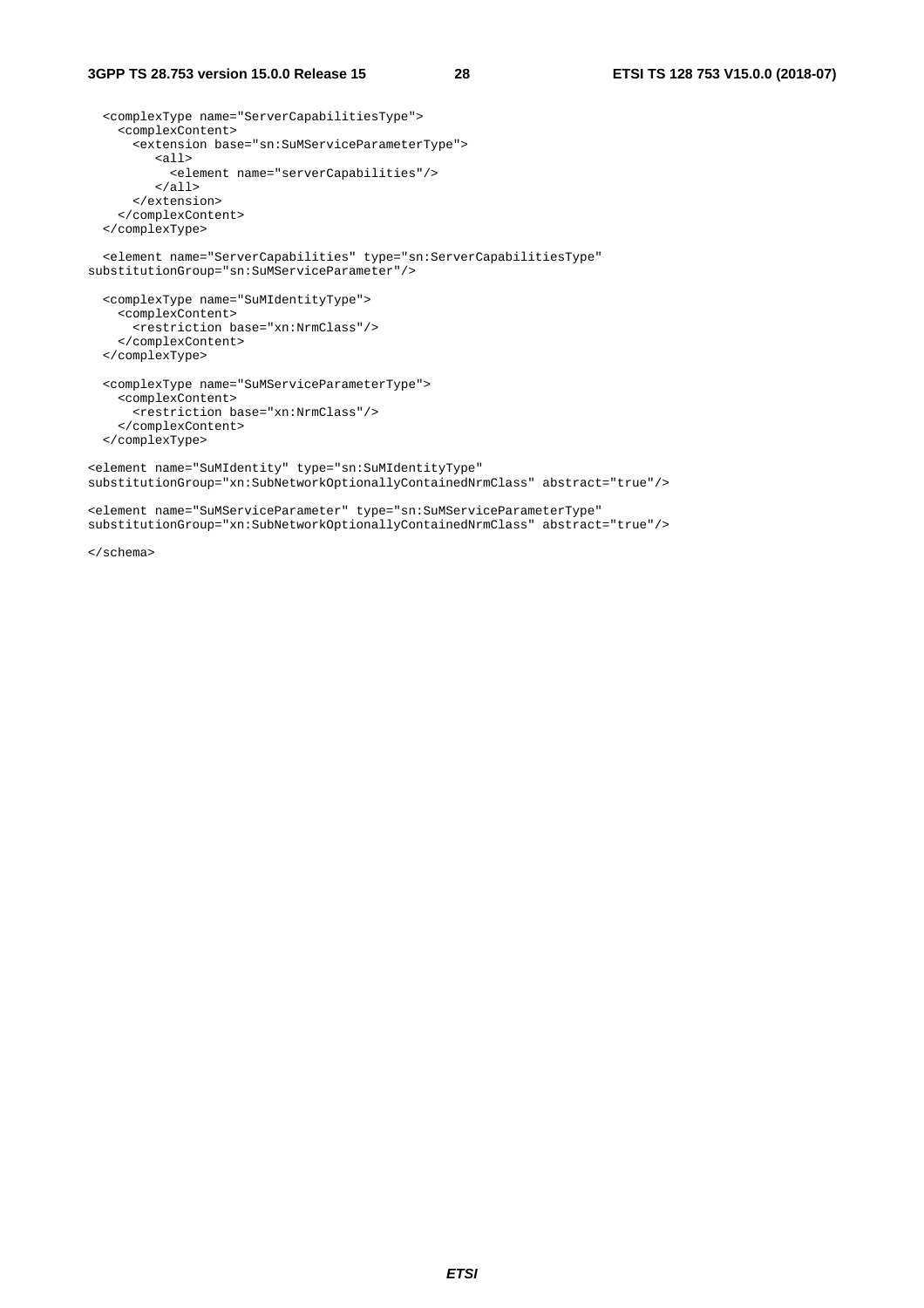# Annex B (informative): Change history

| <b>Change history</b> |                |             |           |            |            |                                                                     |            |  |  |
|-----------------------|----------------|-------------|-----------|------------|------------|---------------------------------------------------------------------|------------|--|--|
| <b>Date</b>           | <b>Meeting</b> | <b>TDoc</b> | <b>CR</b> | <b>Rev</b> | <b>Cat</b> | <b>Subject/Comment</b>                                              | <b>New</b> |  |  |
|                       |                |             |           |            |            |                                                                     | version    |  |  |
| 2014-06               | SA#64          | SP-140332   | 0001      |            | F          | Upgrade W3C XML Schema version from 1.0 to 1.1                      | 11.1.0     |  |  |
|                       |                | SP-140359   | 0002      |            | F          | remove the feature support statements                               | 11.1.0     |  |  |
| 2014-09               | SA#65          | SP-140560   |           |            |            | Update the link from Solution Set to Information Service due to the | 12.0.0     |  |  |
|                       |                |             | 0003      |            | C          | end of Release 12                                                   |            |  |  |
| 2015-01               |                |             |           |            |            | Update to Rel-13(MCC)                                               | 13.0.0     |  |  |
| 2016-06               | SA#72          | SP-160407   | 0004      |            | F          | Update the link from IRP Solution Set to IRP Information Service    | 13.1.0     |  |  |
| 2017-03               | SA#75          |             |           |            |            | Promotion to Release 14 without technical change                    | 14.0.0     |  |  |
| 2017-06               | SA#76          | SP-170502   | 0005      |            | F          | Update the link from IRP Solution Set to IRP Information Service    | 14.1.0     |  |  |
| 2017-06               | SA#76          | SP-170510   |           |            | B          | Update the XML Schema definitions to align with IS to support       | 14.1.0     |  |  |
|                       |                |             |           |            |            | Configuration Management for mobile networks that include           |            |  |  |
|                       |                |             | 0006      |            |            | virtualized network functions                                       |            |  |  |
| 2018-06               |                |             |           |            |            | Update to Rel-15 version (MCC)                                      | 15.0.0     |  |  |